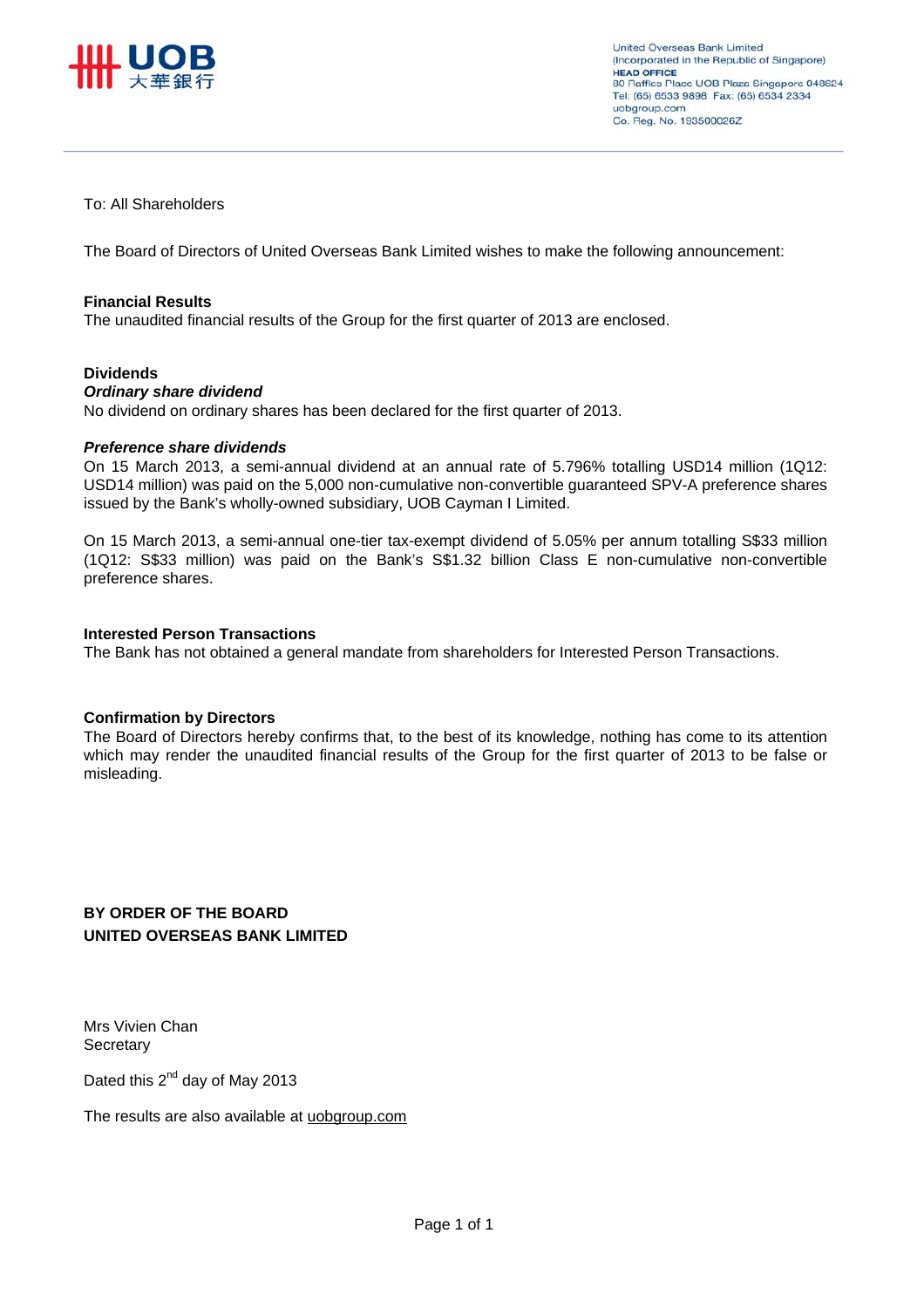

# **Group Financial Report**

 **For the First Quarter 2013**

**United Overseas Bank Limited Incorporated in the Republic of Singapore Company Registration Number: 193500026Z**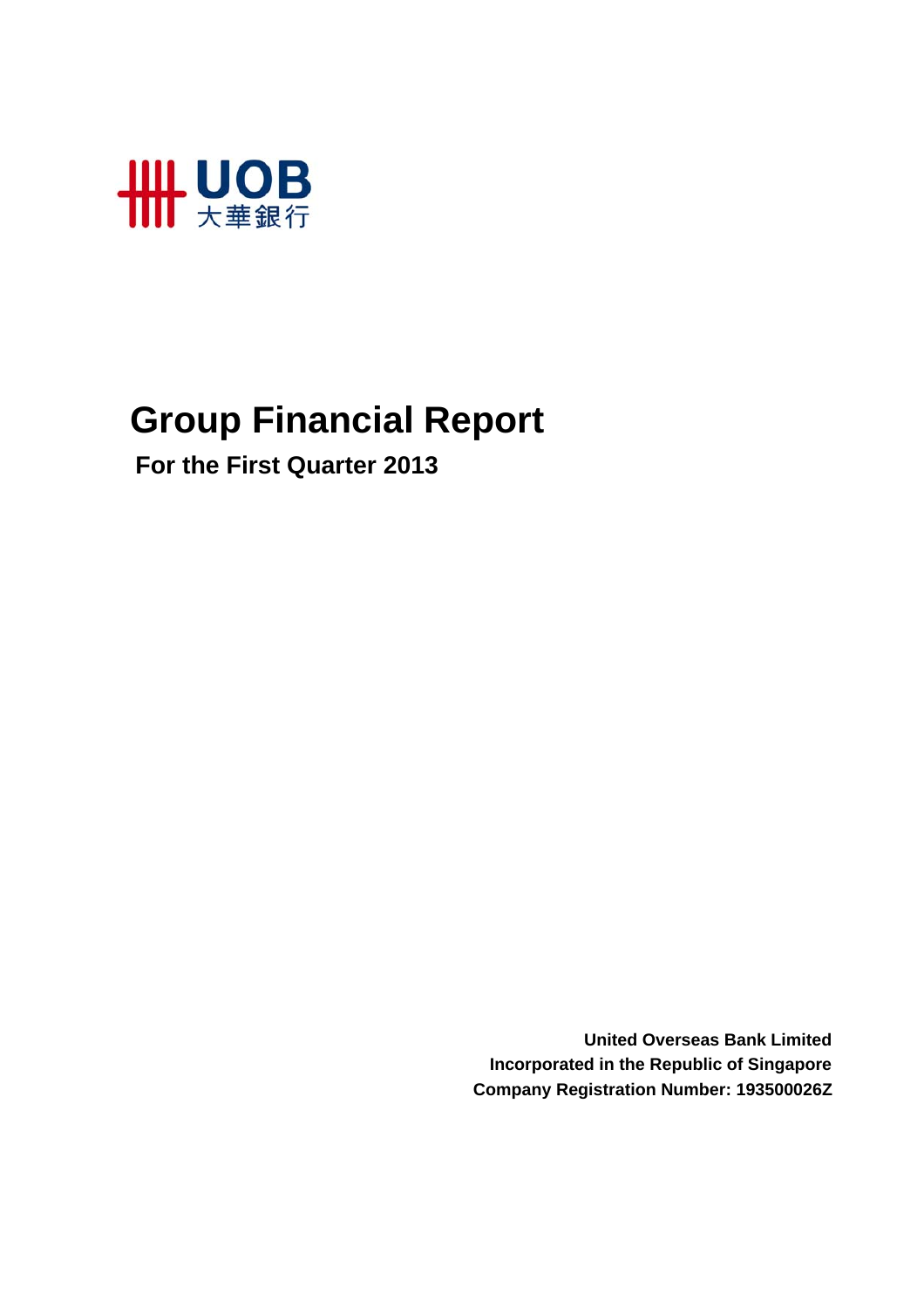

## **Contents**

## **Page**

- 2 Financial Highlights
- 4 Performance Review
- 6 Net Interest Income
- 7 Non-Interest Income
- 8 Operating Expenses
- 9 Impairment Charges
- 10 Customer Loans
- 11 Non-Performing Assets
- 13 Customer Deposits
- 13 Debts Issued
- 14 Shareholders' Equity
- 14 Changes in Issued Shares of the Bank
- 15 Performance by Operating Segment
- 17 Performance by Geographical Segment
- 18 Capital Adequacy Ratios

## **Appendix**

- 1 Consolidated Income Statement
- 2 Consolidated Statement of Comprehensive Income
- 3 Consolidated Balance Sheet
- 4 Consolidated Statement of Changes in Equity
- 5 Consolidated Cash Flow Statement
- 6 Balance Sheet of the Bank
- 7 Statement of Changes in Equity of the Bank
- 8 Capital Adequacy Ratios of Major Bank Subsidiaries

Notes:

- 1 The financial statements are presented in Singapore dollars.
- 2 Certain comparative figures have been restated to conform with the current period's presentation.
- 3 Certain figures in this report may not add up to the respective totals due to rounding.
- 4 Amounts less than \$500,000 in absolute term are shown as "0".

"NM" denotes not meaningful.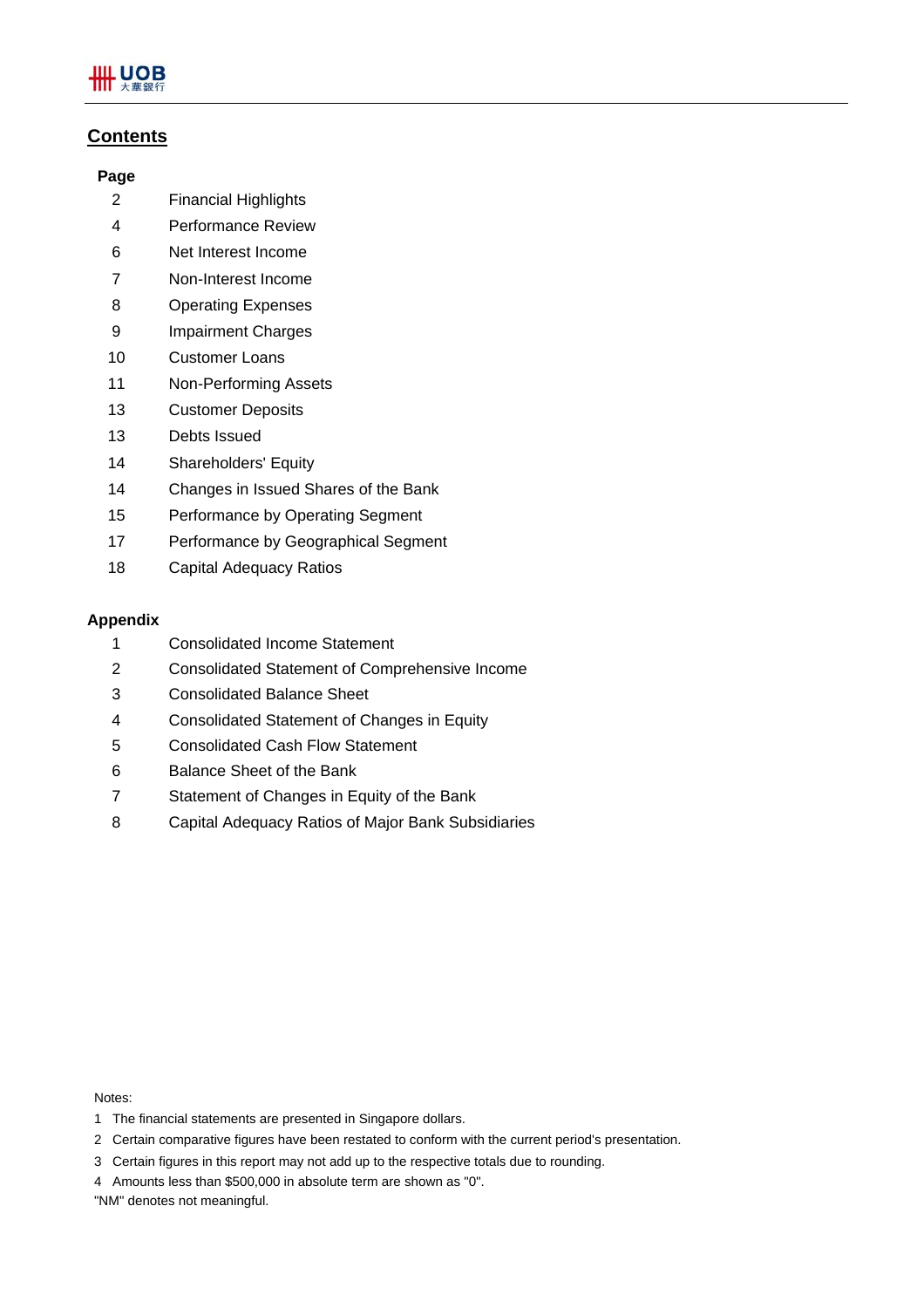

## **Financial Highlights**

|                                                    | <b>1Q13</b> | 4Q12  | $+$ /(-)      | 1Q12  | $+/(-)$       |
|----------------------------------------------------|-------------|-------|---------------|-------|---------------|
|                                                    |             |       | %             |       | $\frac{0}{6}$ |
| Summarised income statement (\$m)                  |             |       |               |       |               |
| Net interest income                                | 964         | 967   | (0.3)         | 998   | (3.5)         |
| Fee and commission income                          | 453         | 388   | 16.9          | 362   | 25.2          |
| Other non-interest income                          | 255         | 238   | 7.1           | 268   | (4.8)         |
| Total income                                       | 1,672       | 1,592 | 5.0           | 1,629 | 2.7           |
| Less: Total expenses                               | 696         | 719   | (3.2)         | 676   | 2.9           |
| Operating profit                                   | 976         | 874   | 11.7          | 953   | 2.5           |
| Less: Amortisation/impairment charges              | 130         | 150   | (12.8)        | 106   | 22.8          |
| Add: Share of profit of associates                 |             |       |               |       |               |
| and joint ventures                                 | 24          | 17    | 42.9          | 18    | 31.1          |
| Less: Tax and non-controlling interests            | 148         | 45    | >100.0        | 177   | (16.5)        |
| Net profit after tax <sup>1</sup>                  | 722         | 696   | 3.8           | 688   | 4.9           |
| <b>Financial indicators</b>                        |             |       |               |       |               |
| Non-interest income/Total income (%)               | 42.4        | 39.3  | 3.1% pt       | 38.7  | 3.7% pt       |
| Overseas profit before tax                         |             |       |               |       |               |
| contribution (%)                                   | 38.1        | 19.2  | 18.9% pt      | 34.6  | 3.5% pt       |
| Earnings per ordinary share $(\text{$\$})^{2,3}$   |             |       |               |       |               |
| <b>Basic</b>                                       | 1.73        | 1.75  | (1.1)         | 1.64  | 5.5           |
| <b>Diluted</b>                                     | 1.72        | 1.74  | (1.1)         | 1.64  | 4.9           |
| Return on average ordinary                         |             |       |               |       |               |
| shareholders' equity $(%)^{2,3}$                   | 11.6        | 12.2  | $(0.6)$ % pt  | 12.1  | $(0.5)$ % pt  |
| Return on average total assets $(\%)$ <sup>3</sup> | 1.12        | 1.13  | $(0.01)$ % pt | 1.18  | $(0.06)$ % pt |
| Net interest margin (%) <sup>3</sup>               | 1.70        | 1.76  | $(0.06)$ % pt | 1.98  | $(0.28)$ % pt |
| Expense/Income ratio (%)                           | 41.6        | 45.1  | $(3.5)$ % pt  | 41.5  | 0.1% pt       |
| Loan charge off rate (bp) $3$                      |             |       |               |       |               |
| Exclude collective impairment                      | 8           | 51    | (43)bp        | 26    | (18)bp        |
| Include collective impairment                      | 30          | 30    |               | 30    |               |

Notes:

1 Refer to profit attributable to equity holders of the Bank.

2 Calculated based on profit attributable to equity holders of the Bank net of preference share dividends.

3 Computed on an annualised basis.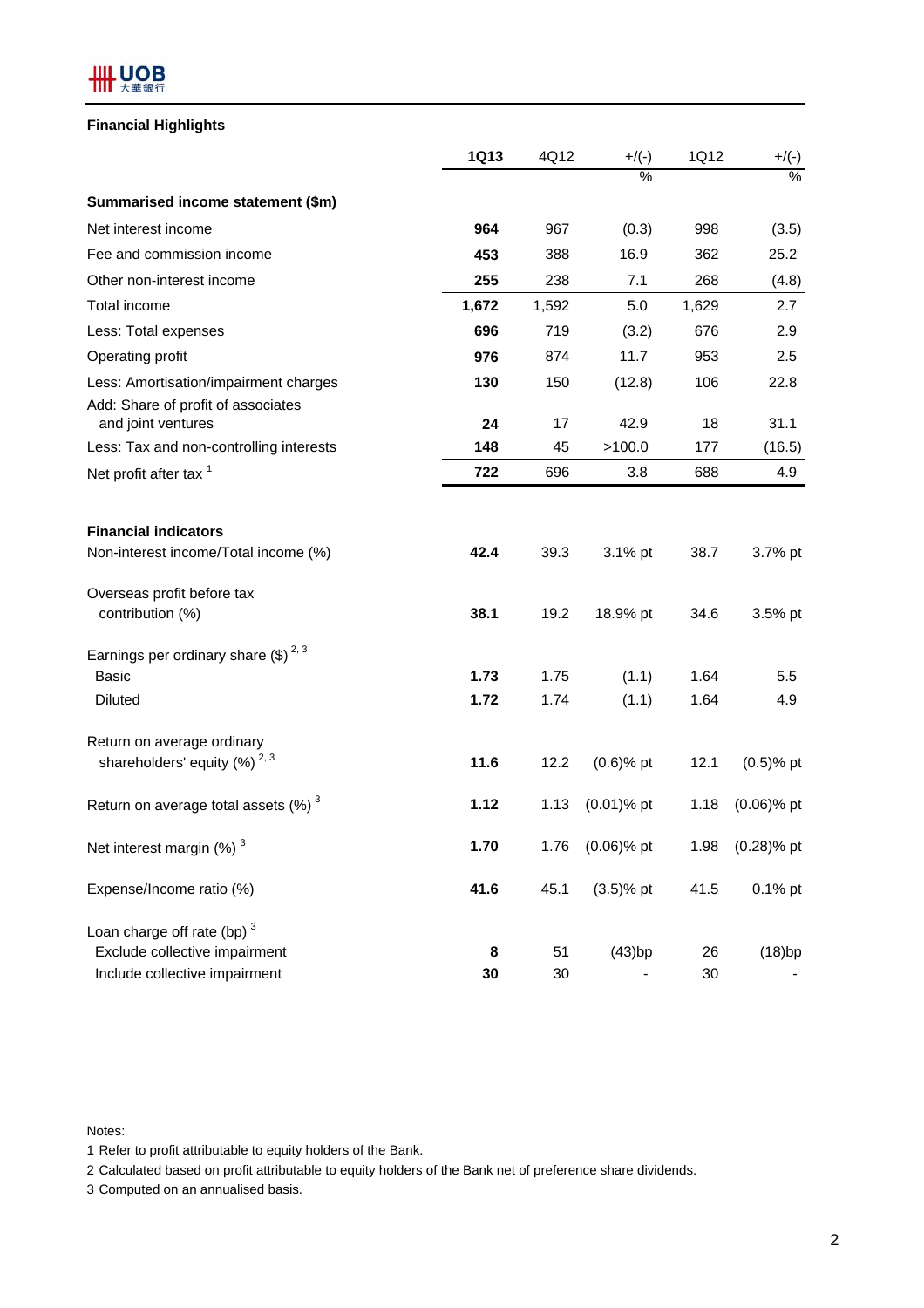# **HH UOB**

## **Financial Highlights** *(cont'd)*

|                                                               | <b>Mar-13</b> | Dec-12  | $+$ /(-)     | Mar-12  | $+$ /(-)     |
|---------------------------------------------------------------|---------------|---------|--------------|---------|--------------|
|                                                               |               |         | $\%$         |         | $\%$         |
| <b>Financial indicators</b>                                   |               |         |              |         |              |
| Customer loans (net) (\$m)                                    | 164,347       | 152,930 | 7.5          | 144,878 | 13.4         |
| Customer deposits (\$m)                                       | 188,276       | 182,029 | 3.4          | 168,495 | 11.7         |
| Loans/Deposits ratio $(\%)$ <sup>1</sup>                      | 87.3          | 84.0    | 3.3% pt      | 86.0    | 1.3% pt      |
| NPL ratio $(\%)$ <sup>2</sup>                                 | $1.3$         | 1.5     | $(0.2)$ % pt | 1.4     | $(0.1)$ % pt |
| Total assets (\$m)                                            | 266,741       | 252,900 | 5.5          | 234,837 | 13.6         |
| Shareholders' equity $(\text{Im})^3$                          | 26,062        | 25,080  | 3.9          | 23,773  | 9.6          |
| Net asset value ("NAV")<br>per ordinary share $(\text{\$})^4$ | 15.18         | 14.56   | 4.3          | 13.74   | 10.5         |
| Revalued NAV per<br>ordinary share $(\text{$\$})^4$           | 17.52         | 16.89   | 3.7          | 15.81   | 10.8         |
| Capital adequacy ratios (%)                                   |               |         |              |         |              |
| Common Equity Tier 1                                          | 14.3          | 13.1    | 1.2% pt      | 12.3    | 2.0% pt      |
| Tier 1                                                        | 14.3          | 14.7    | $(0.4)$ % pt | 13.9    | 0.4% pt      |
| Total                                                         | 18.0          | 19.1    | $(1.1)$ % pt | 17.1    | 0.9% pt      |

Notes:

- 1 Refer to net customer loans and customer deposits.
- 2 Refer to non-performing loans as a percentage of gross customer loans.
- 3 Refer to equity attributable to equity holders of the Bank.
- 4 Preference shares are excluded from the computation.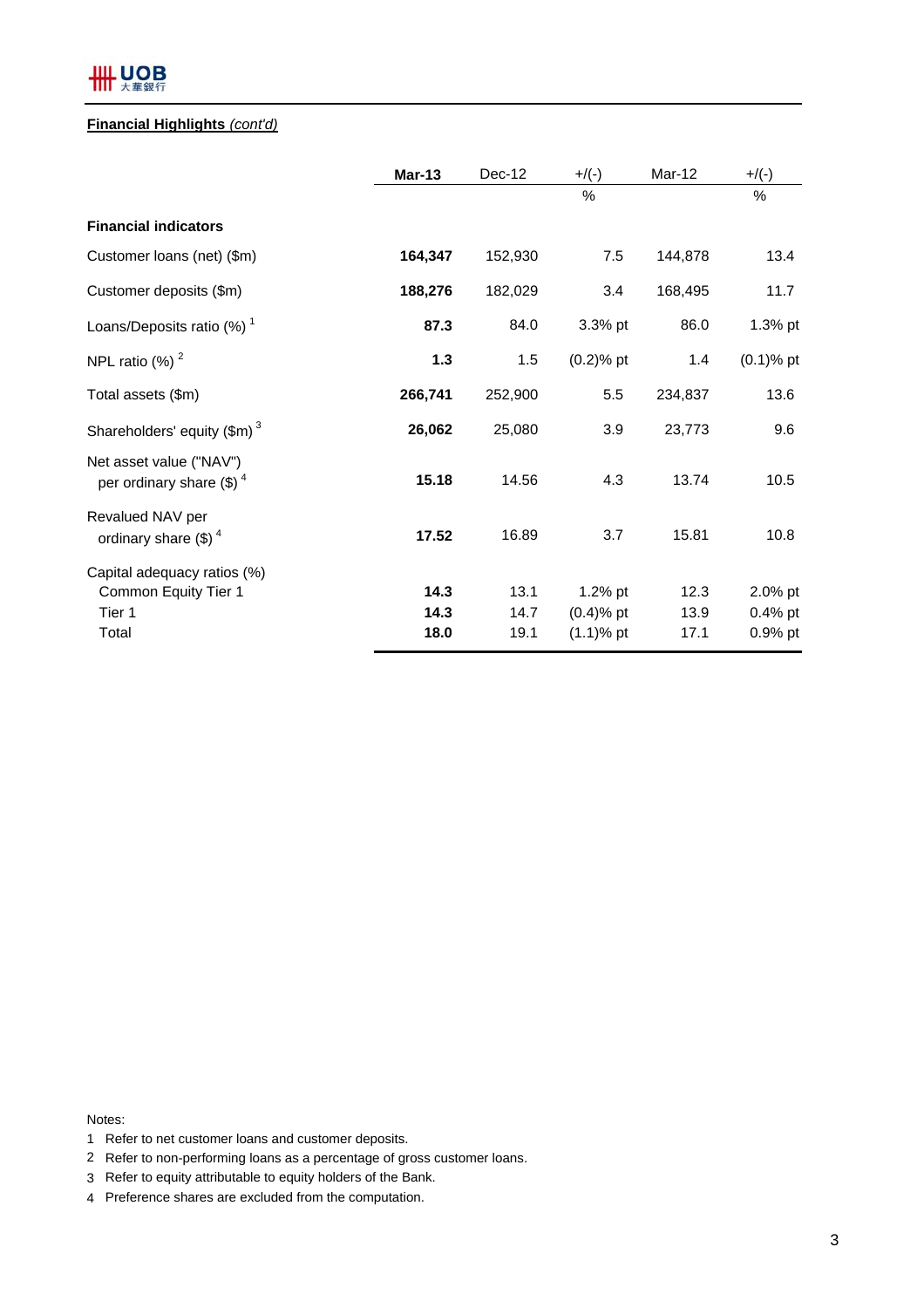

#### **Performance Review**

The financial statements have been prepared in accordance with Singapore Financial Reporting Standards ("FRS") as required by the Singapore Companies Act, with modification to FRS39 Financial Instruments: Recognition and Measurement in respect of loan loss provisioning, as provided in the Monetary Authority of Singapore ("MAS") Notice 612 Credit Files, Grading and Provisioning.

The new/revised FRS applicable to the Group with effect from 1 January 2013 are listed below. The adoption of these FRS has no significant impact on the financial statements of the Group.

- **FRS19 Employee Benefits**
- **FRS113 Fair Value Measurements**
- Amendments to FRS1 Presentation of Items of Other Comprehensive Income
- Amendments to FRS107 Disclosures Offsetting of Financial Assets and Financial Liabilities

Other than the above changes, the accounting policies and computation methods adopted in the financial statements for the first quarter 2013 are the same as those adopted in the audited financial statements for the financial year ended 31 December 2012.

#### **First quarter 2013 ("1Q13") versus fourth quarter 2012 ("4Q12")**

The Group's net profit after tax rose 3.8% from 4Q12 to a new high of \$722 million in 1Q13, contributed by strong non-interest income, lower operating expenses as well as lower impairment charges.

Net interest income for 1Q13 was \$964 million, 0.3% lower due to a shorter quarter. Net interest margin decreased 6 basis points to 1.70% as loans yield declined faster than cost of funds in a prolonged low interest rate environment.

Fee income continued its strong growth momentum, increasing 16.9% to a new record quarter of \$453 million. The increase was mainly contributed by robust activities in lending, fund management, capital market and wealth management businesses. Trading and investment income improved to \$158 million on favourable market sentiments. Consequently, total non-interest income elevated to \$708 million with non-interest income ratio at 42.4% in 1Q13.

Total operating expenses decreased 3.2% to \$696 million. Staff costs and other operating expenses were lower due to seasonal expense accruals in 4Q12. Expense-to-income ratio improved 3.5% points to 41.6%.

Total impairment charges for 1Q13 were \$130 million, 12.8% lower than 4Q12. The decrease was attributed to lower individual impairment on loans as there was additional impairment on a specific account in 4Q12. Total loans charge off rate stood constant at 30 basis points. Asset quality continue to stay healthy as non-performing loans ("NPL") ratio improved to 1.3%. NPL coverage was strong at 134.0%.

Gross customer loans rose 7.4% for the quarter to reach \$167 billion as at 31 March 2013. The strong growth came primarily from Singapore which grew 8.8%, while the regional countries grew a modest 2.2% in 1Q13. US dollar loans increased to \$20.2 billion with US dollar loans-to-deposits ratio at 85.7% as at 31 March 2013.

Customer deposits grew 3.4% for the quarter to \$188 billion as at 31 March 2013. The increase came mainly from higher savings and current accounts balances. Loans-to-deposits ratio stood at 87.3% in 1Q13, with robust loans growth outpacing deposits growth.

Shareholders' equity increased 3.9% to \$26.1 billion in 1Q13, contributed by earnings for the period as well as higher valuation gain on the available-for-sale investment portfolio.

The Group adopted Basel III for its computation of capital adequacy ratios ("CAR") in accordance with the revised MAS Notice 637 with effect from January 2013. The Common Equity Tier 1 ("CET1"), Tier 1 and Total CAR of 14.3%, 14.3% and 18.0% as at 31 March 2013 respectively were well above the minimum requirements of MAS.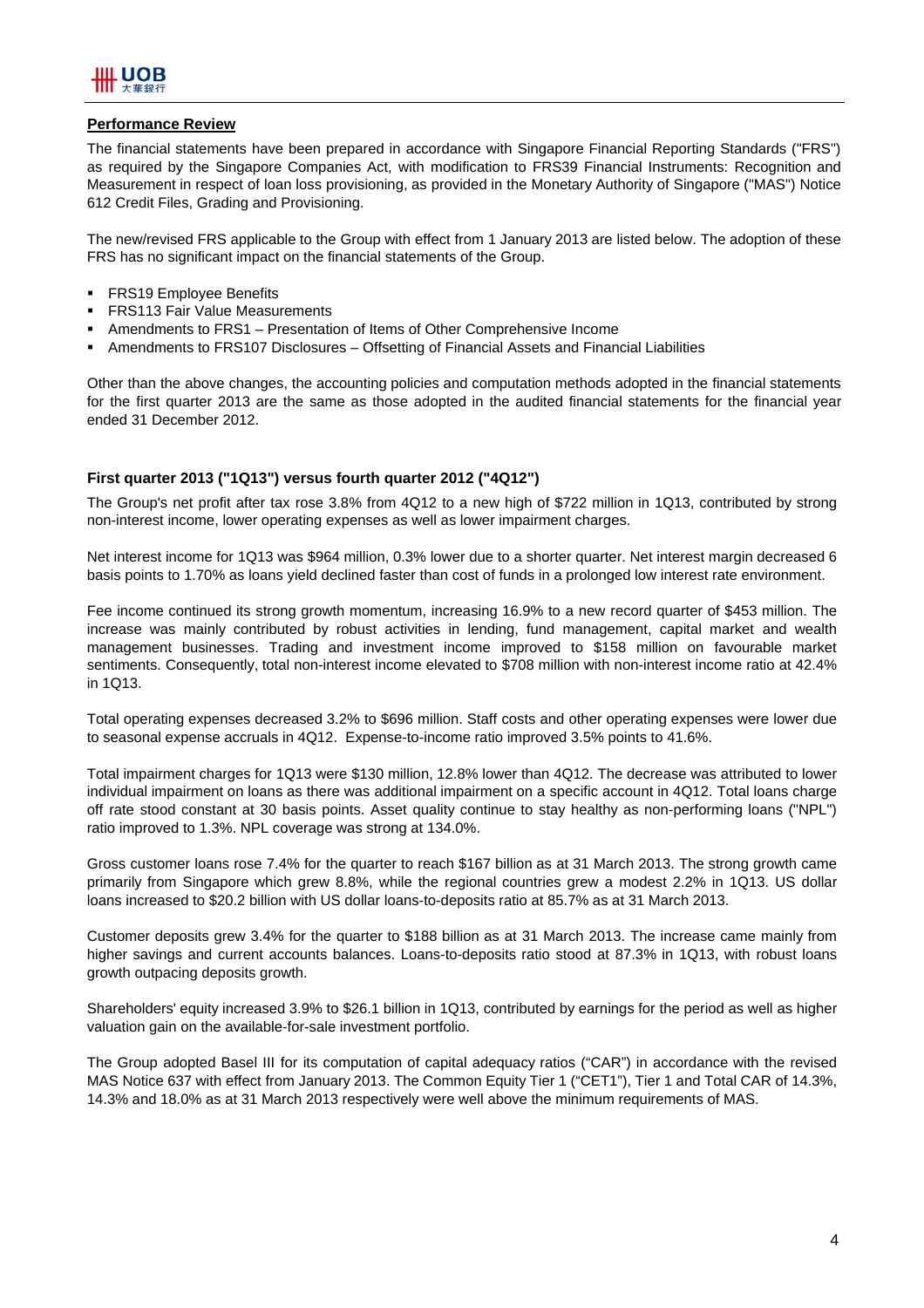#### **Performance Review** *(cont'd)*

## **First quarter 2013 ("1Q13") versus first quarter 2012 ("1Q12")**

Compared with 1Q12, Group net profit increased 4.9% to \$722 million. Total income was 2.7% higher at \$1.67 billion. Operating expenses increased 2.9% from 1Q12 to \$696 million. Consequently, operating profit increased 2.5% to \$976 million. This was partly offset by higher collective impairment set aside on increased loans volume when compared to a year ago.

Net interest income of \$964 million was 3.5% lower from 1Q12 due to decrease in assets yields. Net interest margin was lower at 1.70%. Continued efforts to boost fee income to mitigate effects of margin pressure paid off, with fees registering a robust 25.2% growth year-on-year. The sterling performance in fee income was underpinned by strong growth in lending, fund management, capital market and wealth management businesses. Trading and investment income was lower at \$158 million due to lower gain on sale of securities.

Total operating expenses increased 2.9% to \$696 million mainly on higher staff costs. Expense-to-income ratio was 0.1% point higher at 41.6%.

Total impairment charges were higher at \$130 million in 1Q13 as collective impairment was set aside on higher loans growth. Total loans charge off rate was maintained at 30 basis points.

Gross customer loans of \$167 billion as at 31 March 2013 were 13.3% higher than 1Q12. Singapore increased 15.5% to reach \$110 billion while the regional countries' loan base grew 9.7% to \$47.8 billion.

Customer deposits were 11.7% higher at \$188 billion as at 31 March 2013 when compared to a year ago.

Shareholders' equity was 9.6% higher at \$26.1 billion in 1Q13, mainly due to higher retained earnings and higher valuation on the available-for-sale investment portfolio.

The Group's higher capital adequacy ratios when compared to a year ago were largely due to higher retained earnings and issuance of subordinated debts, partly offset by higher risk-weighted assets.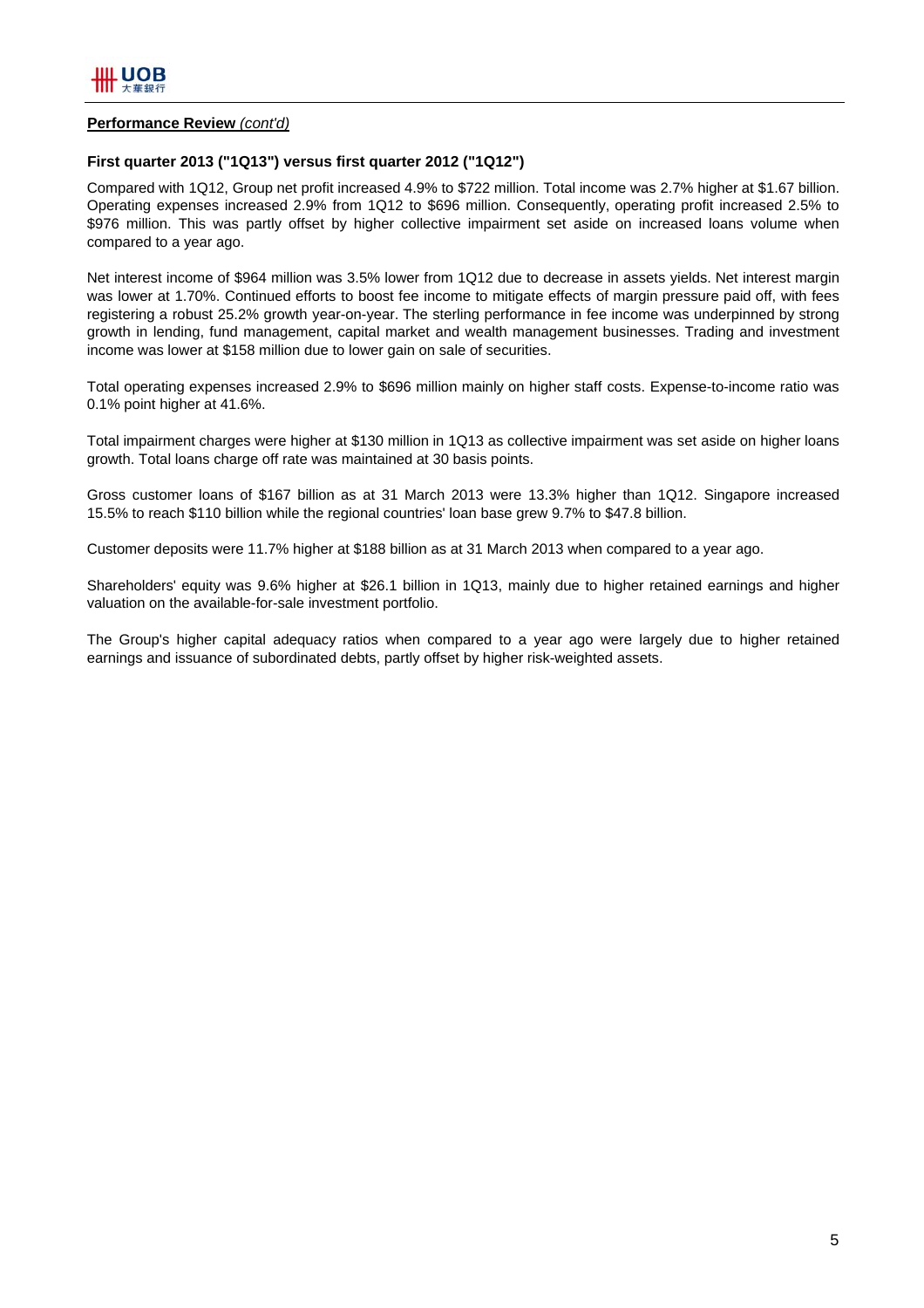## **Net Interest Income**

## **Net interest margin**

|                              |         | <b>1Q13</b>     |         |         | 4Q12     |         |         | 1Q12     |         |
|------------------------------|---------|-----------------|---------|---------|----------|---------|---------|----------|---------|
|                              | Average |                 | Average | Average |          | Average | Average |          | Average |
|                              | balance | <b>Interest</b> | rate    | balance | Interest | rate    | balance | Interest | rate    |
|                              | \$m     | \$m             | %       | \$m     | \$m      | $\%$    | \$m     | \$m      | %       |
| Interest bearing assets      |         |                 |         |         |          |         |         |          |         |
| Customer Ioans               | 158,288 | 1,253           | 3.21    | 150,902 | 1,261    | 3.32    | 141,364 | 1,233    | 3.51    |
| Interbank balances           | 40,279  | 153             | 1.54    | 38,007  | 142      | 1.48    | 30,896  | 155      | 2.02    |
| <b>Securities</b>            | 31,617  | 145             | 1.87    | 29,255  | 148      | 2.02    | 30,626  | 168      | 2.20    |
| Total                        | 230,184 | 1,552           | 2.73    | 218,164 | 1,551    | 2.83    | 202,887 | 1,557    | 3.09    |
| Interest bearing liabilities |         |                 |         |         |          |         |         |          |         |
| <b>Customer deposits</b>     | 184,801 | 492             | 1.08    | 178,315 | 491      | 1.10    | 165,332 | 458      | 1.11    |
| Interbank balances/others    | 38,433  | 96              | 1.01    | 33,077  | 94       | 1.13    | 32,143  | 100      | 1.25    |
| Total                        | 223,234 | 588             | 1.07    | 211,391 | 585      | 1.10    | 197,475 | 558      | 1.14    |
| Net interest margin          |         |                 | 1.70    |         |          | 1.76    |         |          | 1.98    |

## **Volume and rate analysis**

|                           | 1Q13 vs 4Q12 |                |        | 1Q13 vs 1Q12 |                              |        |
|---------------------------|--------------|----------------|--------|--------------|------------------------------|--------|
|                           | Volume       | Rate           | Net    | Volume       | Rate                         | Net    |
|                           | change       | change         | change | change       | change                       | change |
|                           | \$m          | \$m            | \$m    | \$m          | \$m                          | \$m    |
| Interest income           |              |                |        |              |                              |        |
| Customer Ioans            | 62           | (45)           | 16     | 148          | (117)                        | 30     |
| Interbank balances        | 8            | 6              | 15     | 47           | (48)                         | (1)    |
| <b>Securities</b>         | 12           | (12)           | (0)    | 5            | (27)                         | (21)   |
| Total                     | 82           | (51)           | 31     | 200          | (192)                        | 8      |
| Interest expense          |              |                |        |              |                              |        |
| Customer deposits         | 18           | (7)            | 11     | 54           | (16)                         | 38     |
| Interbank balances/others | 12           | (8)            | 4      | 19           | (23)                         | (3)    |
| Total                     | 30           | (15)           | 15     | 73           | (38)                         | 35     |
| Change in number of days  |              | $\blacksquare$ | (19)   |              | $\qquad \qquad \blacksquare$ | (8)    |
| Net interest income       | 52           | (36)           | (3)    | 127          | (154)                        | (35)   |

Net interest income for 1Q13 was \$964 million, marginally lower due to a shorter quarter. Average assets volume had grown 5.5% to \$230 billion over the quarter, which helped mitigate the decline in interest margin. Net interest margin decreased 6 basis points to 1.70% as loans yield declined faster than the cost of funds in a prolonged low interest rate environment.

Compared with 1Q12, net interest income was 3.5% lower on declined assets yields that more than offset the increased assets volumes.

Note:

1 Net interest margin represents annualised net interest income as a percentage of total interest bearing assets.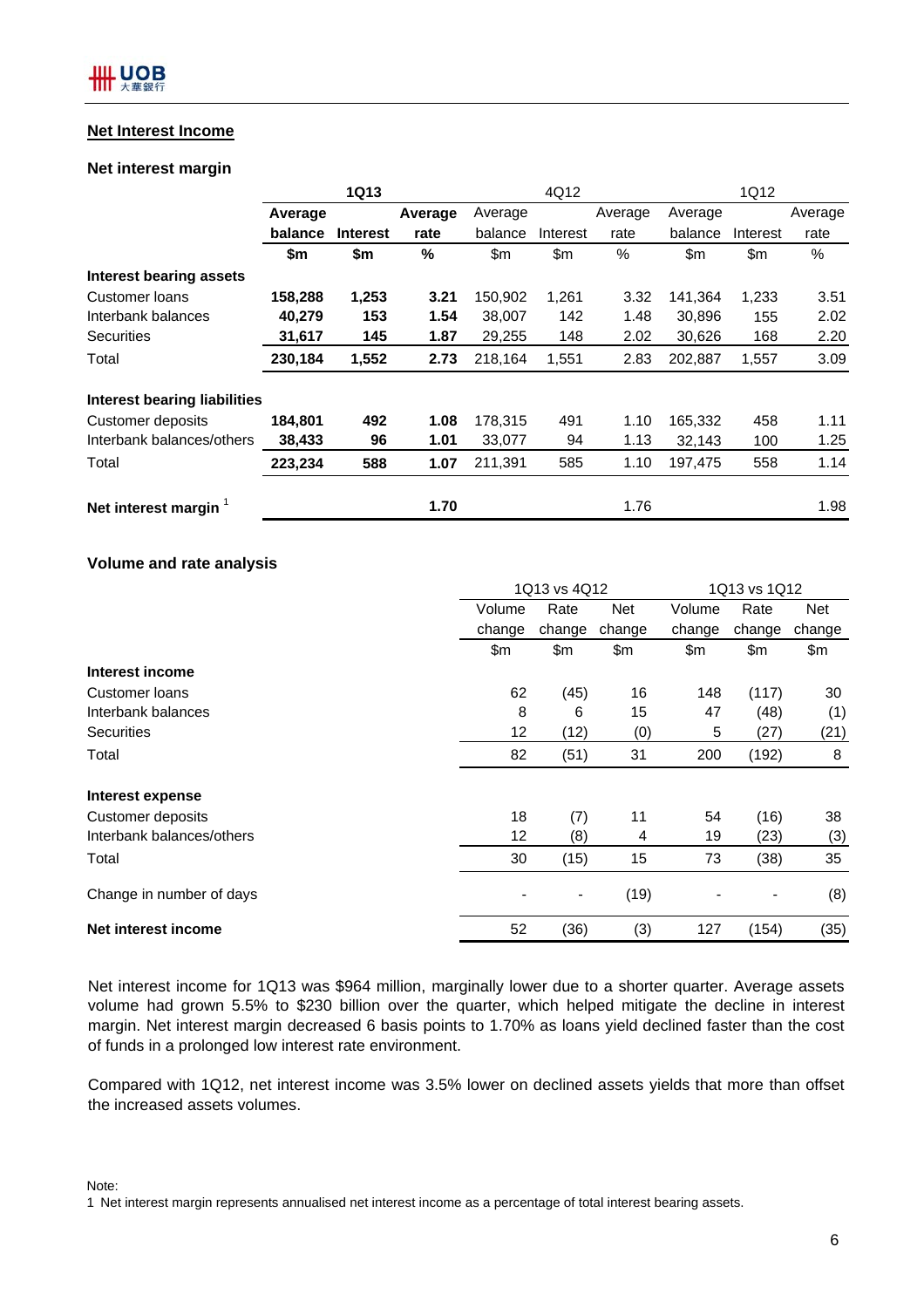

## **Non-Interest Income**

|                                                                                     | <b>1Q13</b> | 4Q12           | $+$ /(-) | 1Q12  | $+/(-)$ |
|-------------------------------------------------------------------------------------|-------------|----------------|----------|-------|---------|
|                                                                                     | \$m         | $\mathsf{S}$ m | %        | \$m\$ | %       |
| Fee and commission income                                                           |             |                |          |       |         |
| Credit card                                                                         | 58          | 66             | (12.6)   | 55    | 5.1     |
| Fund management                                                                     | 53          | 44             | 18.9     | 30    | 75.0    |
| Investment-related                                                                  | 106         | 90             | 17.7     | 67    | 58.3    |
| Loan-related                                                                        | 133         | 82             | 62.8     | 104   | 27.7    |
| Service charges                                                                     | 28          | 28             | (0.7)    | 25    | 13.2    |
| Trade-related                                                                       | 58          | 62             | (7.0)    | 64    | (8.7)   |
| <b>Others</b>                                                                       | 18          | 15             | 20.3     | 18    | 0.8     |
|                                                                                     | 453         | 388            | 16.9     | 362   | 25.2    |
| Other non-interest income                                                           |             |                |          |       |         |
| Dividend income                                                                     | 9           | 3              | >100.0   | 9     | 1.6     |
| Rental income                                                                       | 28          | 28             | (0.3)    | 27    | 2.7     |
| Trading income/(loss)<br>Non-trading income/(loss)<br>Financial instruments at fair | 34          | 22             | 60.1     | 49    | (28.9)  |
| value through profit or loss<br>Available-for-sale assets and                       | 66          | 64             | 3.5      | (2)   | >100.0  |
| others                                                                              | 57          | 61             | (7.0)    | 157   | (63.5)  |
|                                                                                     | 158         | 147            | 7.4      | 203   | (22.2)  |
| Other income                                                                        | 60          | 60             | 0.8      | 29    | >100.0  |
| Other operating income                                                              | 218         | 207            | 5.5      | 232   | (6.0)   |
|                                                                                     | 255         | 238            | 7.1      | 268   | (4.8)   |
| Total                                                                               | 708         | 626            | 13.2     | 630   | 12.4    |

Non-interest income rose 13.2% from 4Q12 to \$708 million in 1Q13. Fee and commission income grew 16.9% to a new record quarter of \$453 million. The increase in fee income was boosted by higher income from loan-related, fund management, capital market and wealth management businesses. Both loan-related income and investment-related income reached new highs of \$133 million and \$106 million in 1Q13 respectively. Trading and investment income improved 7.4% to \$158 million on favourable market sentiments.

Compared to 1Q12, fee and commission income rose 25.2% to \$453 million. The sterling performance was underpinned by robust growth in loan-related, fund management, capital market and wealth management businesses. Trading and investment income declined to \$158 million on lower gain from sale of securities.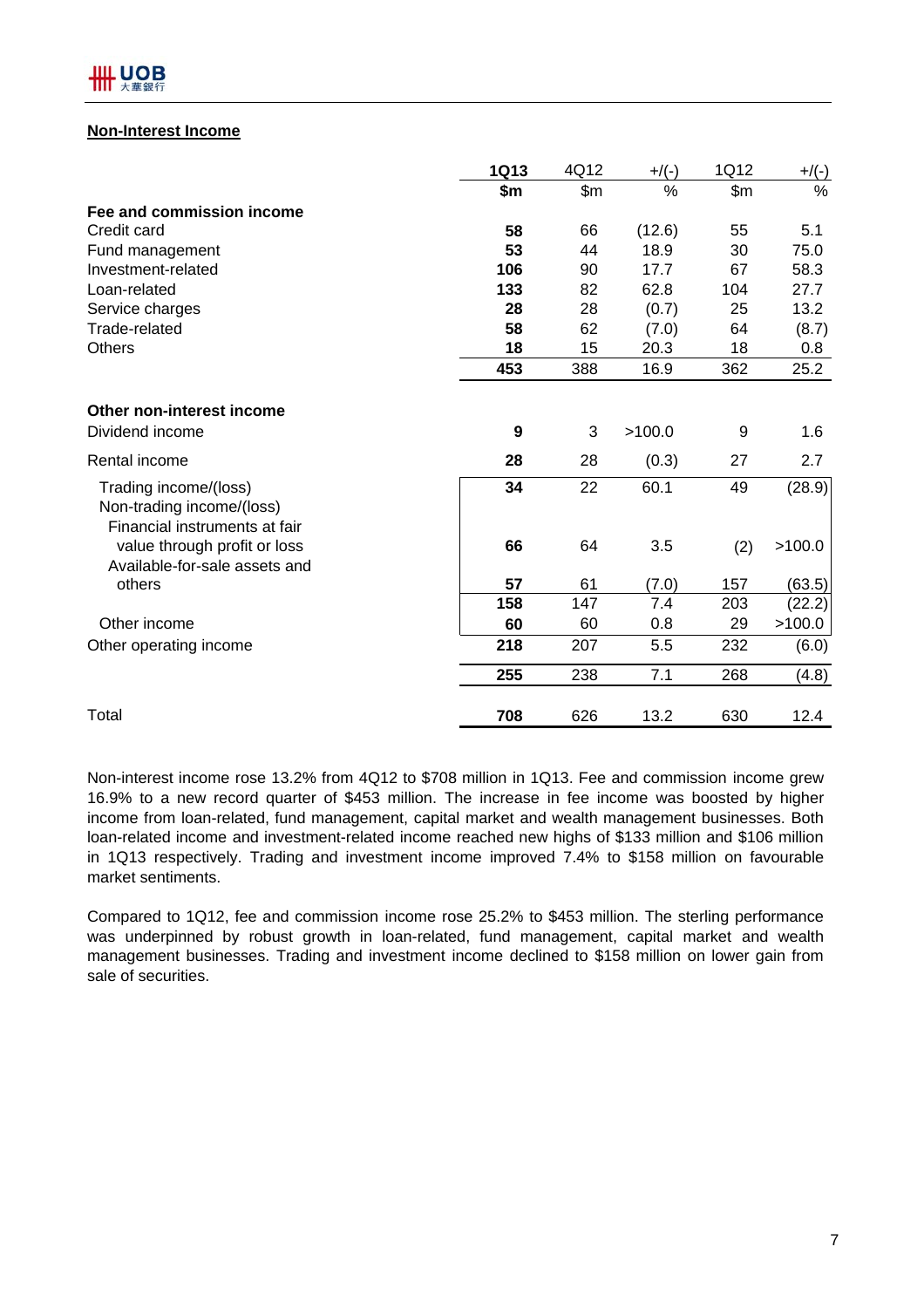## **Operating Expenses**

|                                  | <b>1Q13</b> | 4Q12   | $+$ /(-) | 1Q12   | $+/(-)$ |
|----------------------------------|-------------|--------|----------|--------|---------|
|                                  | \$m\$       | \$m\$  | %        | \$m\$  | %       |
| <b>Staff costs</b>               | 415         | 428    | (3.1)    | 382    | 8.6     |
| <b>Other operating expenses</b>  |             |        |          |        |         |
| Revenue-related                  | 134         | 128    | 4.0      | 158    | (15.6)  |
| Occupancy-related                | 77          | 70     | 9.3      | 65     | 18.1    |
| IT-related                       | 40          | 46     | (12.9)   | 43     | (6.6)   |
| <b>Others</b>                    | 30          | 46     | (33.8)   | 28     | 9.8     |
|                                  | 280         | 290    | (3.4)    | 293    | (4.4)   |
| Total                            | 696         | 719    | (3.2)    | 676    | 2.9     |
|                                  |             |        |          |        |         |
| Of which, depreciation of assets | 31          | 30     | 4.4      | 30     | 4.6     |
| Manpower (number)                | 23,994      | 23,471 | 523      | 23,312 | 682     |

Total operating expenses decreased 3.2% over 4Q12 to \$696 million in 1Q13 due to seasonal expense accruals in the previous quarter. Expense-to-income ratio improved 3.5% points to 41.6% on higher revenue growth.

Compared with 1Q12, total operating expenses increased 2.9% to \$696 million mainly on higher staff costs. Expense-to-income ratio was 0.1% point higher at 41.6%.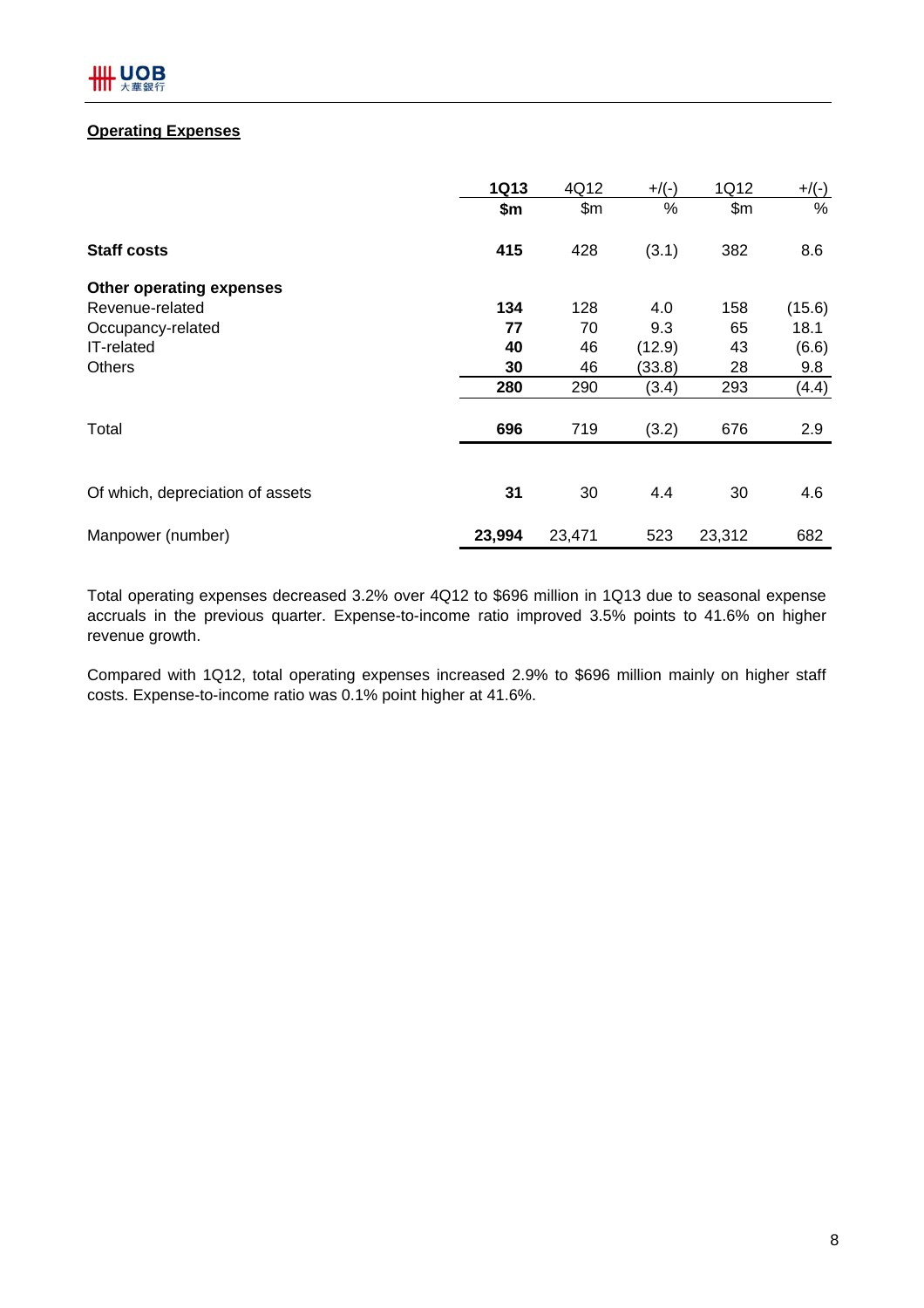

## **Impairment Charges**

|                                             | <b>1Q13</b> | 4Q12  | $+$ /(-) | 1Q12  | $+$ /(-) |
|---------------------------------------------|-------------|-------|----------|-------|----------|
|                                             | \$m         | \$m\$ | $\%$     | \$m\$ | %        |
| Individual impairment on loans <sup>1</sup> |             |       |          |       |          |
| Singapore                                   | (21)        | 3     | (>100.0) | 35    | (>100.0) |
| Malaysia                                    | (2)         | 20    | (>100.0) | 16    | (>100.0) |
| Thailand                                    | 5           | 14    | (62.0)   | 10    | (43.1)   |
| Indonesia                                   | 2           | 6     | (70.3)   | (0)   | >100.0   |
| Greater China <sup>2</sup>                  | 1           | 0     | >100.0   | 1     | 14.3     |
| <b>Others</b>                               | 47          | 154   | (69.6)   | 33    | 41.6     |
|                                             | 32          | 198   | (83.6)   | 95    | (66.0)   |
| Individual impairment on                    |             |       |          |       |          |
| securities and others                       | 7           | 31    | (78.0)   | (7)   | >100.0   |
| <b>Collective impairment</b>                | 91          | (79)  | >100.0   | 16    | >100.0   |
| Total                                       | 130         | 150   | (12.8)   | 104   | 25.7     |

Total impairment charges for 1Q13 declined 12.8% quarter-on-quarter to \$130 million. Individual impairment on loans was lower at \$32 million as there was additional impairment on a specific account in 4Q12. Total loans charge off rate remained constant at 30 basis points. Credit quality on the loan portfolio continued to stay healthy. Non-performing loans ("NPL") ratio improved 20 basis points to 1.3% and NPL coverage stood strong at 134.0%.

Compared to 1Q12, total impairment charges increased \$27 million to \$130 million as higher collective impairment was set aside on higher loans growth.

Notes: 1 Based on the location where the non-performing loans are booked.

2 Comprise China, Hong Kong and Taiwan.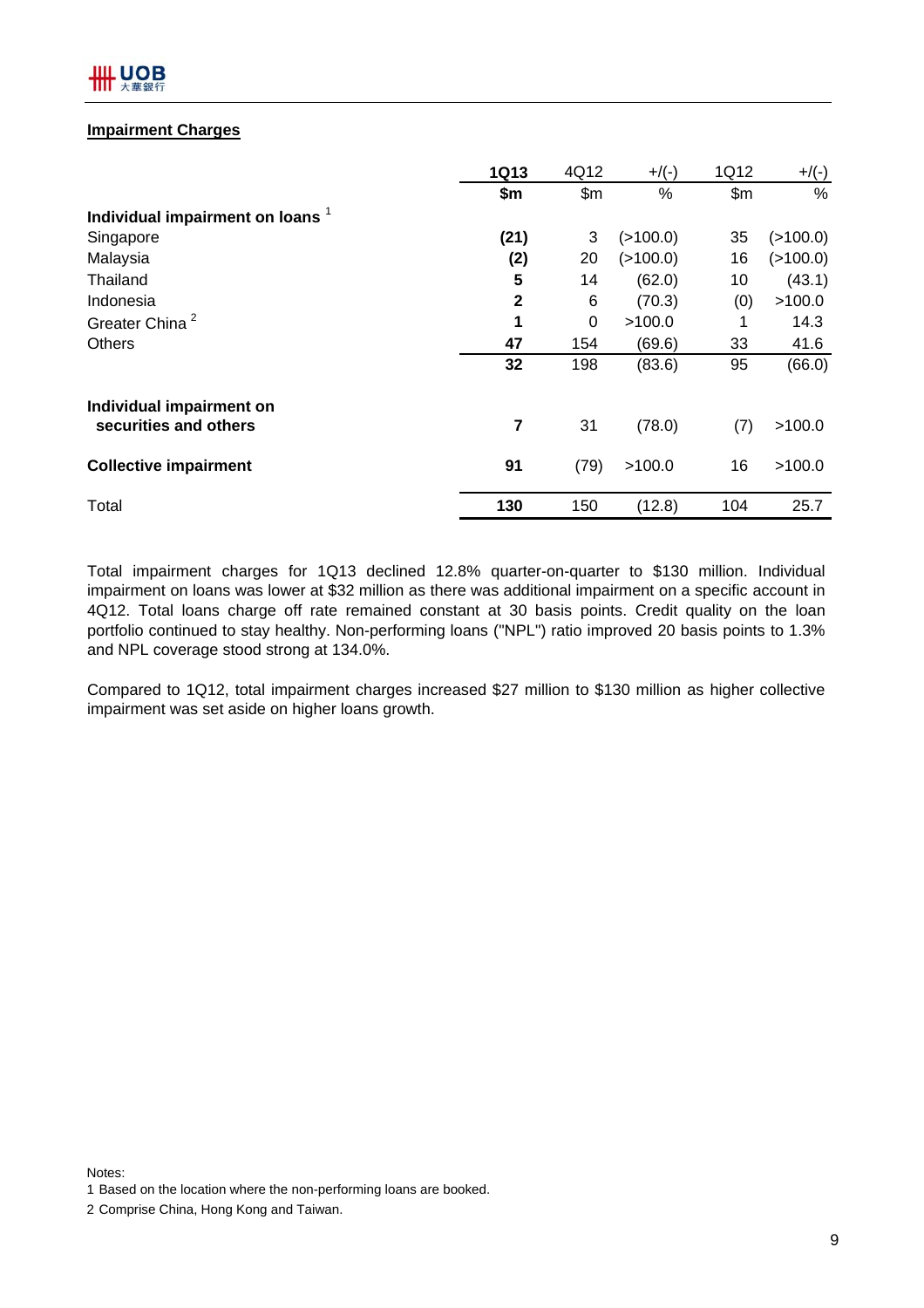

## **Customer Loans**

|                                       | <b>Mar-13</b> | Dec-12  | Mar-12  |
|---------------------------------------|---------------|---------|---------|
|                                       | \$m           | \$m\$   | \$m     |
| Gross customer loans                  | 167,347       | 155,855 | 147,707 |
| Less: Individual impairment           | 936           | 960     | 835     |
| Collective impairment                 | 2,064         | 1,964   | 1,993   |
| Net customer loans                    | 164,347       | 152,930 | 144,878 |
| <b>By industry</b>                    |               |         |         |
| Transport, storage and communication  | 7,047         | 6,906   | 7,617   |
| Building and construction             | 20,946        | 19,438  | 18,339  |
| Manufacturing                         | 16,064        | 11,834  | 11,575  |
| <b>Financial institutions</b>         | 24,219        | 23,718  | 23,337  |
| General commerce                      | 20,164        | 18,627  | 17,316  |
| Professionals and private individuals | 23,236        | 22,366  | 19,443  |
| Housing loans                         | 48,023        | 46,131  | 41,962  |
| <b>Others</b>                         | 7,648         | 6,833   | 8,116   |
| Total (gross)                         | 167,347       | 155,855 | 147,707 |
| By currency                           |               |         |         |
| Singapore dollar                      | 96,141        | 87,733  | 81,636  |
| US dollar                             | 20,189        | 18,135  | 19,374  |
| Malaysian ringgit                     | 22,358        | 21,842  | 19,937  |
| Thai baht                             | 8,697         | 8,103   | 7,394   |
| Indonesian rupiah                     | 4,670         | 4,573   | 4,370   |
| Others                                | 15,291        | 15,469  | 14,995  |
| Total (gross)                         | 167,347       | 155,855 | 147,707 |
| <b>By maturity</b>                    |               |         |         |
| Within 1 year                         | 54,336        | 48,230  | 50,332  |
| Over 1 year but within 3 years        | 31,340        | 29,264  | 24,526  |
| Over 3 years but within 5 years       | 20,937        | 19,898  | 20,828  |
| Over 5 years                          | 60,734        | 58,463  | 52,021  |
| Total (gross)                         | 167,347       | 155,855 | 147,707 |
| By geography $1$                      |               |         |         |
| Singapore                             | 110,024       | 101,095 | 95,230  |
| Malaysia                              | 23,909        | 23,471  | 21,762  |
| <b>Thailand</b>                       | 9,212         | 8,516   | 7,653   |
| Indonesia                             | 5,699         | 5,600   | 5,538   |
| <b>Greater China</b>                  | 8,961         | 9,176   | 8,598   |
| <b>Others</b>                         | 9,542         | 7,997   | 8,926   |
| Total (gross)                         | 167,347       | 155,855 | 147,707 |

Gross customer loans grew 7.4% for the quarter to reach \$167 billion as at 31 March 2013. The increase in 1Q13 was across all industries. Singapore continued to grow its loan base strongly at 8.8% while the regional countries grew modestly at 2.2% in the quarter. US dollar loans increased \$2.1 billion to \$20.2 billion with US dollar loans-to-deposits ratio at 85.7% as at 31 March 2013.

Compared to a year ago, gross customer loans were 13.3% higher with increases registered across territories and most industries. Loans from Singapore increased 15.5% while the growth in regional countries was 9.7%.

#### Note:

1 Based on the location where the loans are booked.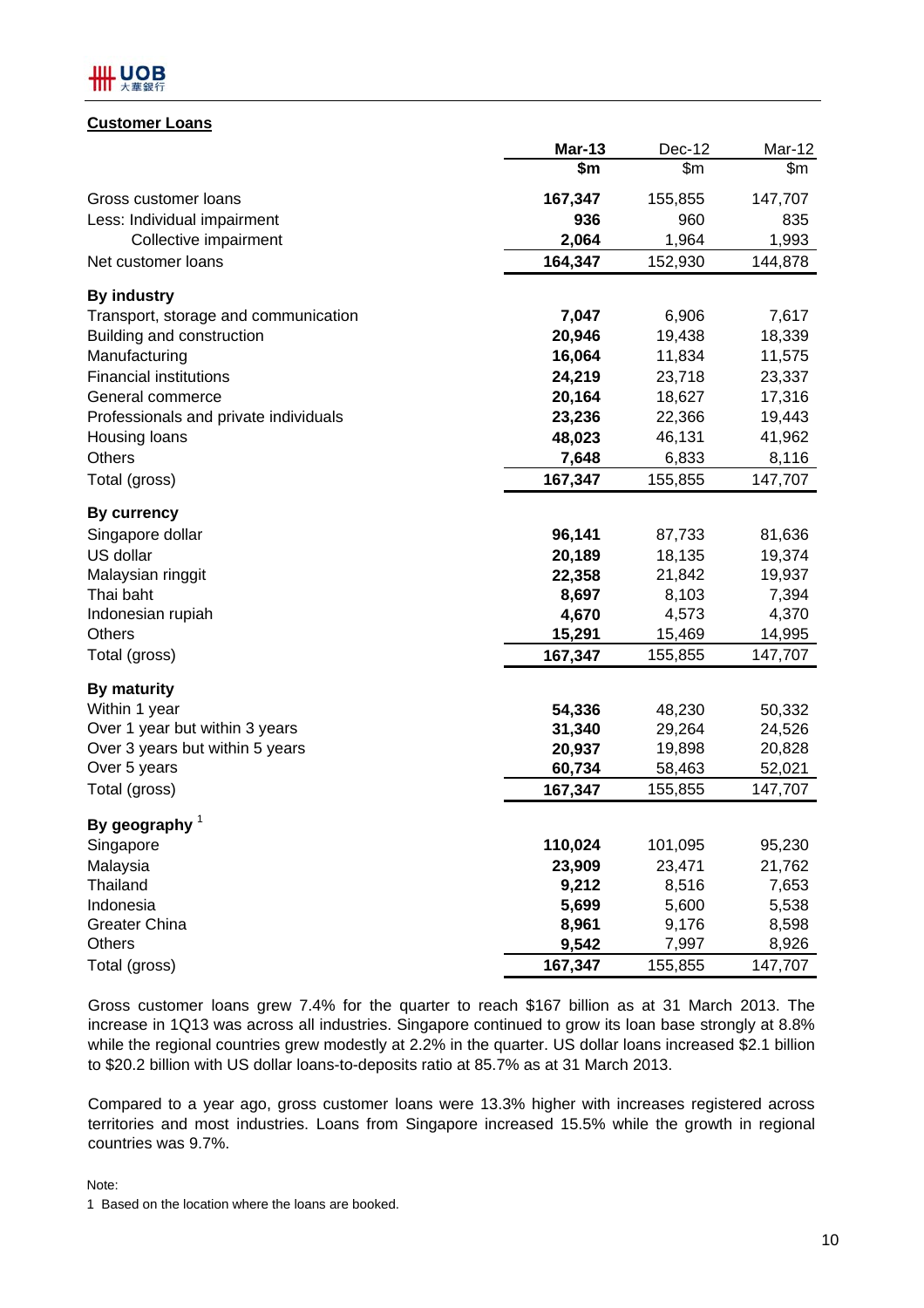# **Non-Performing Assets**

|                               | <b>Mar-13</b> | Dec-12 | Mar-12 |
|-------------------------------|---------------|--------|--------|
|                               | \$m           | \$m\$  | \$m\$  |
| Loans ("NPL")                 | 2,239         | 2,362  | 2,071  |
| Debt securities and others    | 359           | 378    | 423    |
| Non-Performing Assets ("NPA") | 2,598         | 2,740  | 2,494  |
| By grading                    |               |        |        |
| Substandard                   | 1,280         | 1,731  | 1,467  |
| Doubtful                      | 687           | 369    | 393    |
| Loss                          | 631           | 640    | 634    |
| Total                         | 2,598         | 2,740  | 2,494  |
| By security coverage          |               |        |        |
| Secured                       | 973           | 1,003  | 954    |
| Unsecured                     | 1,625         | 1,737  | 1,540  |
| Total                         | 2,598         | 2,740  | 2,494  |
| By ageing                     |               |        |        |
| Current                       | 359           | 309    | 377    |
| Within 90 days                | 142           | 135    | 138    |
| Over 90 to 180 days           | 214           | 748    | 225    |
| Over 180 days                 | 1,883         | 1,548  | 1,754  |
| Total                         | 2,598         | 2,740  | 2,494  |
| <b>Cumulative impairment</b>  |               |        |        |
| Individual                    | 1,174         | 1,209  | 1,086  |
| Collective                    | 2,240         | 2,140  | 2,170  |
| Total                         | 3,414         | 3,349  | 3,256  |
| As a % of NPA                 | 131.4%        | 122.2% | 130.6% |
| As a % of unsecured NPA       | 210.1%        | 192.8% | 211.4% |

|                                       |            | <b>NPL</b> |            | <b>NPL</b> |            | <b>NPL</b> |
|---------------------------------------|------------|------------|------------|------------|------------|------------|
|                                       | <b>NPL</b> | ratio      | <b>NPL</b> | ratio      | <b>NPL</b> | ratio      |
|                                       | \$m        | %          | \$m\$      | %          | \$m\$      | %          |
| <b>NPL by industry</b>                |            |            |            |            |            |            |
| Transport, storage and communication  | 968        | 13.7       | 985        | 14.3       | 553        | 7.3        |
| Building and construction             | 109        | 0.5        | 116        | 0.6        | 118        | 0.6        |
| Manufacturing                         | 308        | 1.9        | 361        | 3.1        | 454        | 3.9        |
| <b>Financial institutions</b>         | 127        | 0.5        | 144        | 0.6        | 159        | 0.7        |
| General commerce                      | 238        | 1.2        | 240        | 1.3        | 259        | 1.5        |
| Professionals and private individuals | 149        | 0.6        | 130        | 0.6        | 141        | 0.7        |
| Housing loans                         | 287        | 0.6        | 268        | 0.6        | 241        | 0.6        |
| <b>Others</b>                         | 53         | 0.7        | 118        | 1.7        | 146        | 1.8        |
| Total                                 | 2,239      | 1.3        | 2,362      | 1.5        | 2,071      | 1.4        |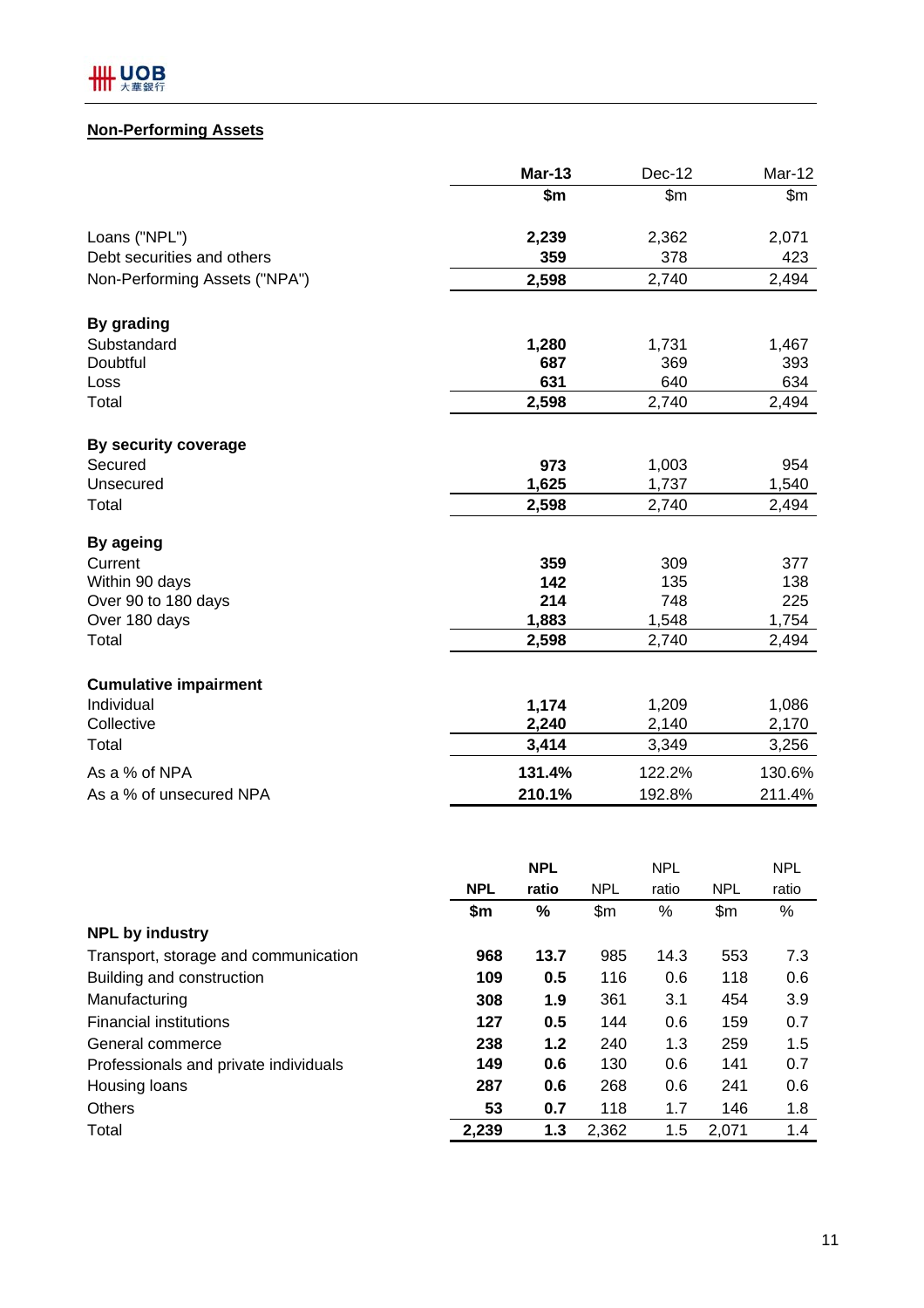

## **Non-Performing Assets** *(cont'd)*

|                      |            |            |            | <b>Total cumulative impairment</b> |
|----------------------|------------|------------|------------|------------------------------------|
|                      |            | <b>NPL</b> | as a % of  | as a % of                          |
|                      | <b>NPL</b> | ratio      | <b>NPL</b> | unsecured NPL                      |
|                      | \$m        | %          | %          | $\%$                               |
| NPL by geography $1$ |            |            |            |                                    |
| Singapore            |            |            |            |                                    |
| <b>Mar 13</b>        | 737        | 0.7        | 244.6      | 536.6                              |
| Dec 12               | 774        | 0.8        | 228.4      | 470.2                              |
| Mar 12               | 721        | 0.8        | 248.3      | 494.5                              |
| Malaysia             |            |            |            |                                    |
| <b>Mar 13</b>        | 398        | 1.7        | 113.3      | 344.3                              |
| Dec 12               | 401        | 1.7        | 109.2      | 312.9                              |
| Mar 12               | 370        | 1.7        | 115.7      | 339.7                              |
| Thailand             |            |            |            |                                    |
| <b>Mar 13</b>        | 237        | 2.6        | 105.9      | 188.7                              |
| Dec 12               | 223        | 2.6        | 100.0      | 179.8                              |
| Mar 12               | 315        | 4.1        | 85.1       | 144.1                              |
| Indonesia            |            |            |            |                                    |
| <b>Mar 13</b>        | 98         | 1.7        | 63.3       | 1,240.0                            |
| Dec 12               | 100        | 1.8        | 61.0       | 1,220.0                            |
| Mar 12               | 83         | 1.5        | 84.3       | 1,400.0                            |
| <b>Greater China</b> |            |            |            |                                    |
| <b>Mar 13</b>        | 43         | 0.5        | 176.7      | 217.1                              |
| Dec 12               | 42         | 0.5        | 171.4      | 200.0                              |
| Mar 12               | 32         | 0.4        | 209.4      | 209.4                              |
| Others               |            |            |            |                                    |
| <b>Mar 13</b>        | 726        | 7.6        | 49.2       | 51.7                               |
| Dec 12               | 822        | 10.3       | 44.0       | 48.1                               |
| Mar 12               | 550        | 6.2        | 37.3       | 41.0                               |
| Group NPL            |            |            |            |                                    |
| <b>Mar 13</b>        | 2,239      | $1.3$      | 134.0      | 225.6                              |
| Dec 12               | 2,362      | 1.5        | 123.8      | 203.9                              |
| Mar 12               | 2,071      | 1.4        | 136.6      | 233.5                              |

Asset quality stayed healthy. Group NPL improved from the previous quarter to \$2.24 billion as at 31 March 2013, with NPL ratio lower at 1.3% over the comparative periods. NPL coverage was strong at 134.0%.

Note:

1 Based on the location where the non-performing loans are booked.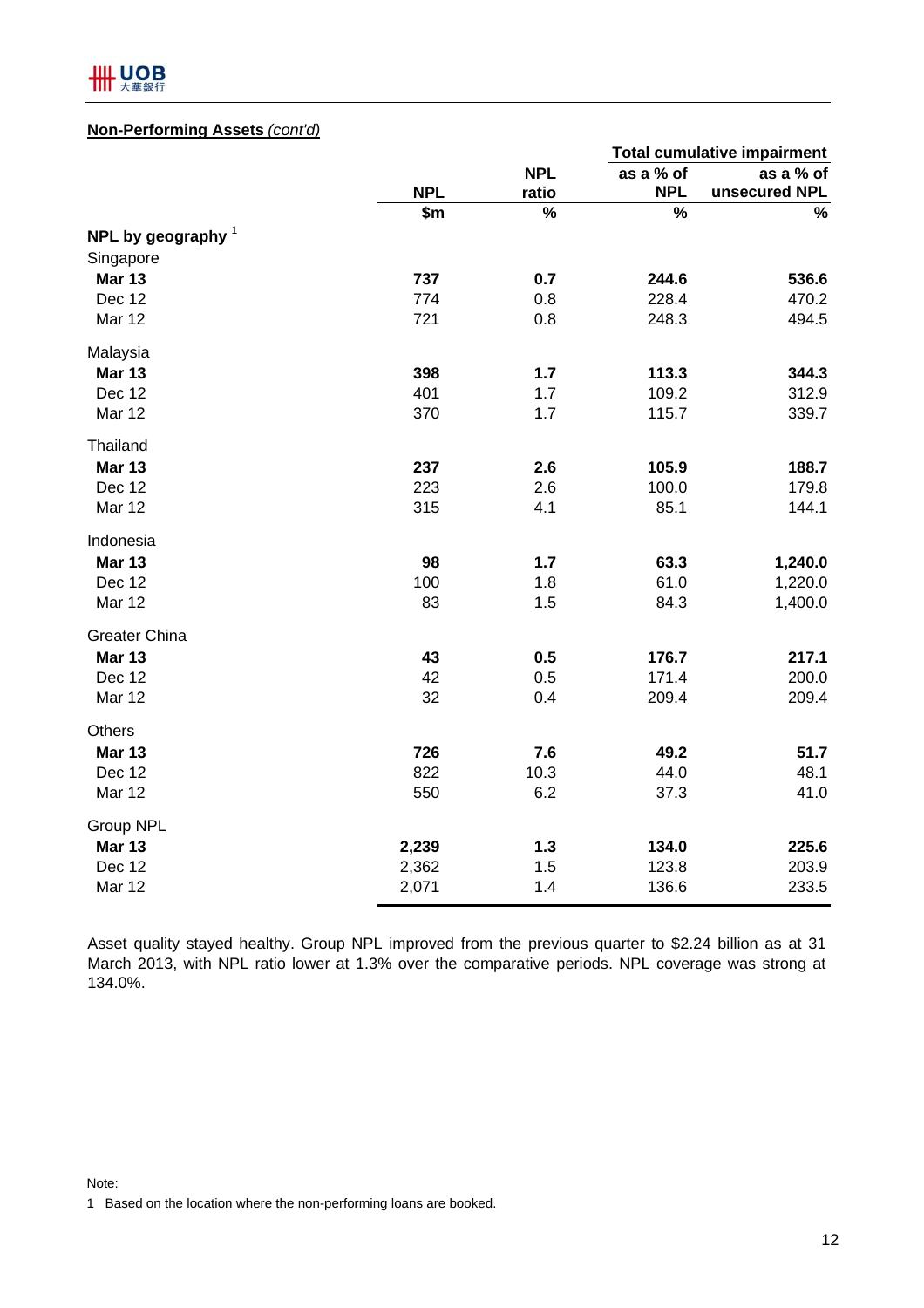## **Customer Deposits**

|                                 | <b>Mar-13</b> | Dec-12  | Mar-12  |
|---------------------------------|---------------|---------|---------|
|                                 | \$m           | \$m\$   | \$m     |
| By product                      |               |         |         |
| <b>Fixed deposits</b>           | 102,303       | 101,286 | 89,408  |
| Savings deposits                | 45,024        | 41,637  | 40,840  |
| <b>Current accounts</b>         | 34,449        | 32,343  | 28,951  |
| Others                          | 6,500         | 6,763   | 9,296   |
| Total                           | 188,276       | 182,029 | 168,495 |
| By maturity                     |               |         |         |
| Within 1 year                   | 183,032       | 178,478 | 162,881 |
| Over 1 year but within 3 years  | 4,656         | 2,886   | 4,387   |
| Over 3 years but within 5 years | 535           | 501     | 960     |
| Over 5 years                    | 53            | 164     | 267     |
| Total                           | 188,276       | 182,029 | 168,495 |
| By currency                     |               |         |         |
| Singapore dollar                | 105,737       | 101,924 | 94,522  |
| US dollar                       | 23,277        | 21,918  | 21,656  |
| Malaysian ringgit               | 25,700        | 25,382  | 22,214  |
| Thai baht                       | 8,477         | 8,096   | 6,205   |
| Indonesian rupiah               | 4,763         | 4,403   | 4,191   |
| <b>Others</b>                   | 20,321        | 20,305  | 19,707  |
| Total                           | 188,276       | 182,029 | 168,495 |
|                                 |               |         |         |
| Loans/Deposits ratio (%)        | 87.3          | 84.0    | 86.0    |

Customer deposits grew 3.4% during the quarter to reach \$188 billion as at 31 March 2013. The growth was mostly in Singapore, and in savings deposits and current accounts which grew 8.1% and 6.5% respectively over last quarter. Loans-to-deposits ratio stood at 87.3% in 1Q13, with robust loans growth outpacing deposits growth.

Compared to 31 March 2012, customer deposits rose 11.7% with contributions flowing from Singapore and the regional countries on higher fixed deposits, savings and current accounts.

## **Debts Issued**

|                                 | Mar-13 | $Dec-12$       | Mar-12 |
|---------------------------------|--------|----------------|--------|
|                                 | \$m    | $\mathsf{S}$ m | \$m\$  |
| <b>Subordinated debts</b>       |        |                |        |
| Due within one year (unsecured) | 1,251  | 1,240          |        |
| Due after one year (unsecured)  | 5,423  | 5,413          | 4,980  |
|                                 | 6,674  | 6,652          | 4,980  |
| Other debts issued              |        |                |        |
| Due within one year (unsecured) | 5,228  | 3,498          | 4,222  |
| Due after one year (unsecured)  | 2,898  | 2,650          | 2,661  |
|                                 | 8,127  | 6,148          | 6,884  |
| Total                           | 14,801 | 12,800         | 11,864 |

During the quarter, the Group issued USD commercial papers to further entrench its funding position.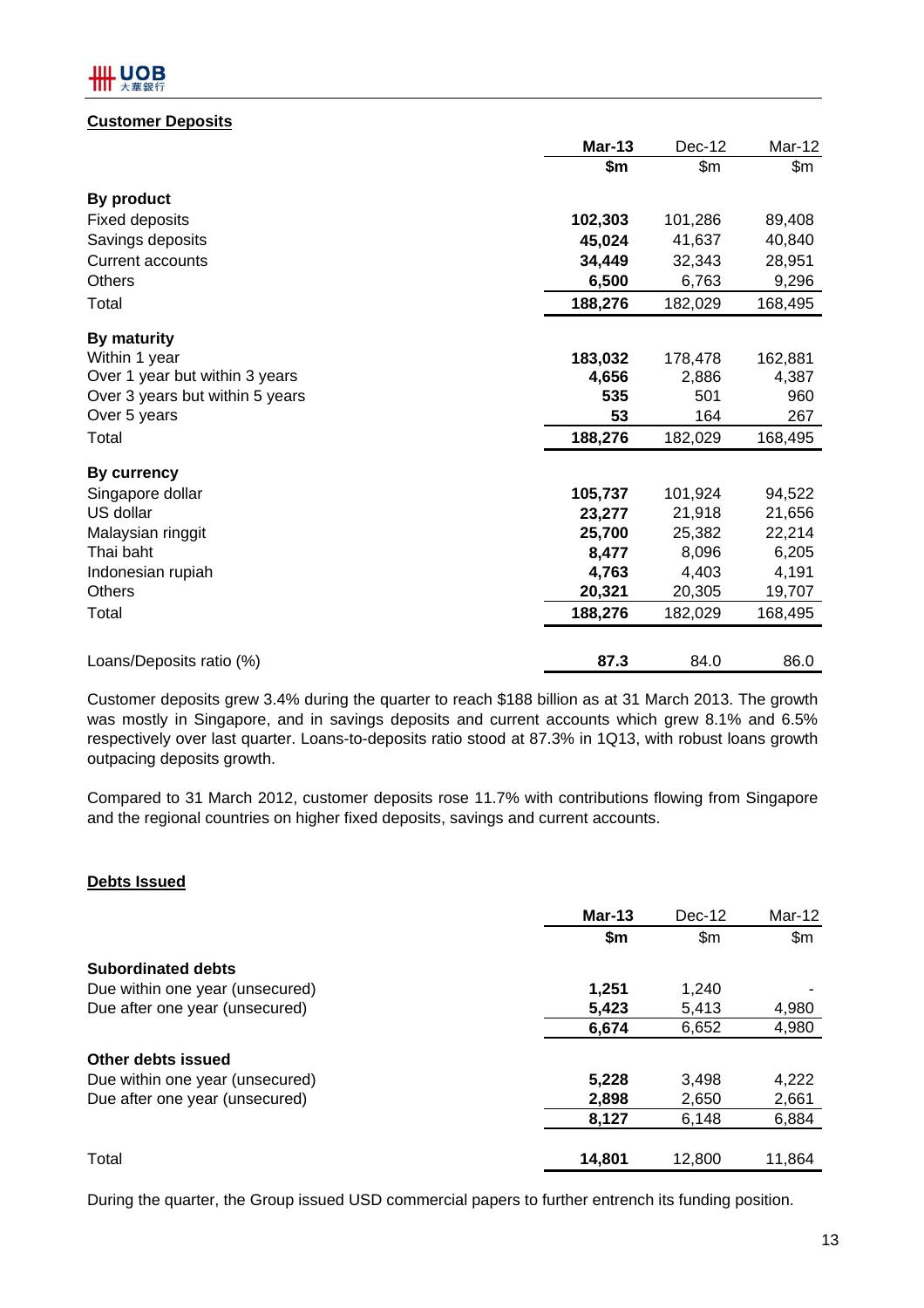

## **Shareholders' Equity**

|                                                    | Mar-13 | Dec-12 | Mar-12 |  |
|----------------------------------------------------|--------|--------|--------|--|
|                                                    | \$m    | \$m    | \$m    |  |
| Shareholders' equity                               | 26,062 | 25,080 | 23,773 |  |
| Add: Revaluation surplus                           | 3,680  | 3.674  | 3,254  |  |
| Shareholders' equity including revaluation surplus | 29.742 | 28,754 | 27,027 |  |

Shareholders' equity increased 3.9% quarter-on-quarter to \$26.1 billion as at 31 March 2013, mainly due to net profit for the period and higher valuation gain on the investment portfolio.

Compared to 31 March 2012, shareholders' equity rose 9.6%, largely contributed by higher retained earnings as well as improved valuation on the investment portfolio.

As at 31 March 2013, revaluation surplus of \$3.68 billion on the Group's properties was not recognised in the financial statements.

## **Changes in Issued Shares of the Bank**

|                                              |             | <b>Number of shares</b> |  |  |
|----------------------------------------------|-------------|-------------------------|--|--|
|                                              | <b>1Q13</b> | 1Q12                    |  |  |
|                                              | '000        | '000'                   |  |  |
| <b>Ordinary shares</b>                       |             |                         |  |  |
| Balance at beginning/end of period           | 1,590,494   | 1,590,494               |  |  |
| <b>Treasury shares</b>                       |             |                         |  |  |
| Balance at beginning of period               | (15, 733)   | (16, 570)               |  |  |
| Share buyback - held in treasury             |             | (684)                   |  |  |
| Issue of shares under share-based            |             |                         |  |  |
| compensation plans                           | 120         | 88                      |  |  |
| Balance at end of period                     | (15, 613)   | (17, 167)               |  |  |
| Ordinary shares net of treasury shares       | 1,574,881   | 1,573,327               |  |  |
| <b>Preference shares</b>                     |             |                         |  |  |
| Class E non-cumulative non-convertible       |             |                         |  |  |
| preference shares at beginning/end of period | 13,200      | 13,200                  |  |  |
|                                              |             |                         |  |  |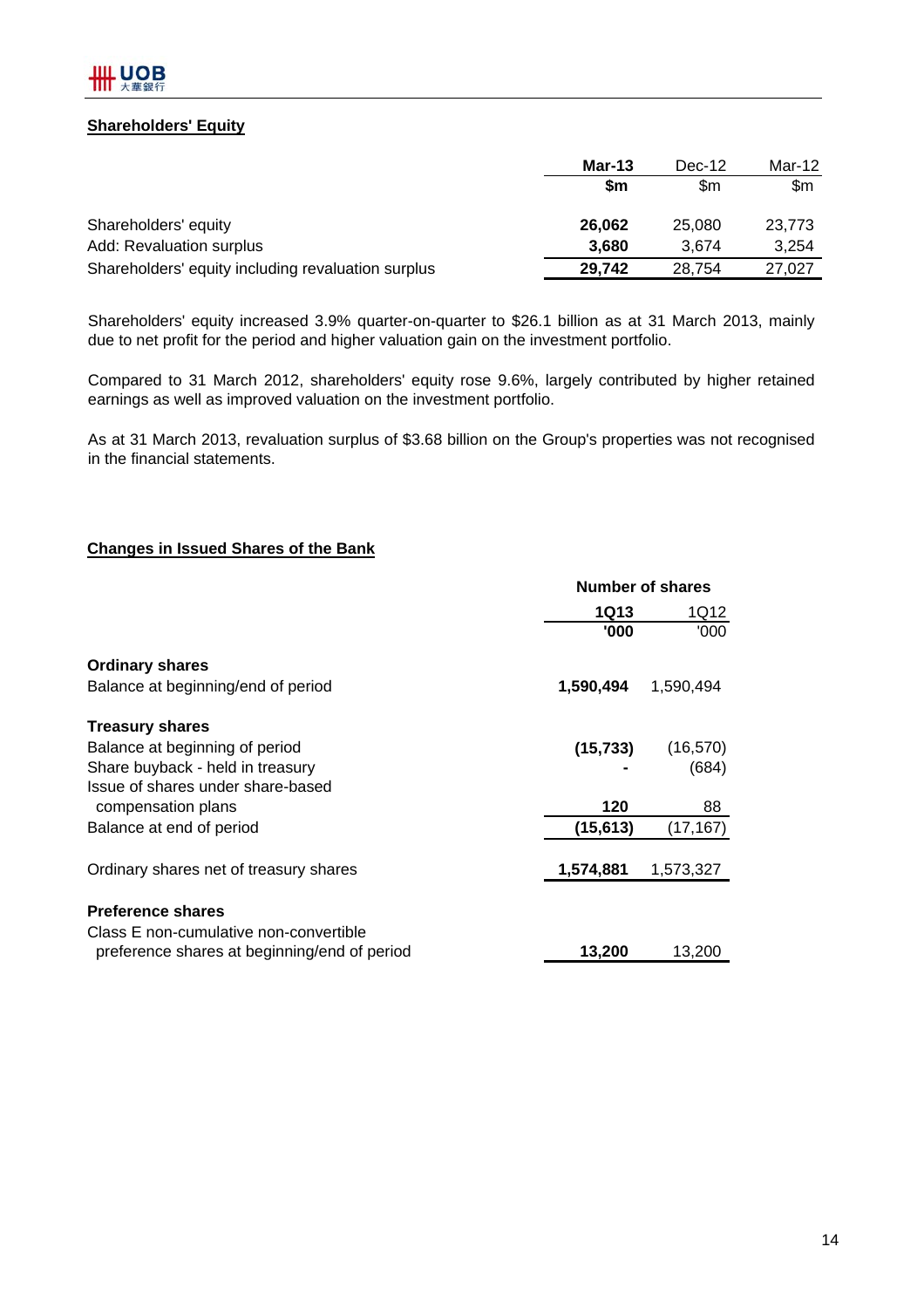

## **Performance by Operating Segment**

The Group is organised to be segment-led across key markets. Global segment heads are responsible for driving business, with decision-making balanced with a geographical perspective. For internal management purposes, the following segments represent the key customer segments and business activities:

#### **Group Retail ("GR")**

GR segment covers Consumer, Privilege, Business and Private Banking. Consumer Banking serves the individual customers, while Business Banking serves small enterprises with a wide range of products and services, including deposits, loans, investments, credit and debit cards and insurance products. Privilege Banking provides an extended range of financial services, including wealth management, and restricted products such as structured notes, funds of hedge funds, and insurance plans to the wealthy and affluent customers. Private Banking caters to the high net worth individuals and accredited investors, offering financial and portfolio planning, including investment management, asset management and estate planning.

Segment profit increased 4.9% to \$277 million in 1Q13, mainly driven by higher fee and commission income from investment-related activities. The increase was partly negated by higher business volume-related costs.

#### **Group Wholesale ("GW")**

GW segment encompasses Commercial Banking, Corporate Banking, Financial Institutions Group ("FIG"), Corporate Finance and Debt Capital Markets. Commercial Banking serves the medium and large enterprises, while Corporate Banking serves large local corporations, government-linked companies and agencies, and FIG serves financial institutions. Commercial Banking, Corporate Banking and FIG provide customers with a broad range of products and services that include current accounts, deposits, lending, asset finance, ship finance, trade finance, structured finance, cash management and cross-border payments. Corporate Finance provides services that include lead managing and underwriting equity offerings and corporate advisory services. Debt Capital Markets specialises in solution-based structures to meet clients' financing requirements in structuring, underwriting and arranging syndicated loans for general corporate needs, leveraged buy-outs, project and structured finance, and underwriting and lead managing bond issues.

Segment profit grew 19.0% to \$520 million in 1Q13, supported by higher fee income from loan-related, treasury and investment activities, as well as lower impairment charges. The growth was partly negated by higher operating expenses.

#### **Global Markets and Investment Management ("GMIM")**

GMIM segment provides a comprehensive range of treasury products and services, including foreign exchange, money market, fixed income, derivatives, margin trading, futures broking, gold products, as well as an array of structured products. It is a dominant player in Singapore dollar treasury instruments as well as a provider of banknote services in the region. It also engages in asset management, proprietary investment activities and management of excess liquidity and capital funds. Income from treasury products and services offered to customers of other customer segments, such as Group Retail and Group Wholesale, is reflected in the respective customer segments.

Segment profit decreased 17.1% to \$121 million in 1Q13, mainly attributed to lower income from trading and interest rate management activities, higher operating expenses and impairment charges. This was partly offset by higher fee income from fund management activities.

#### **Others**

Others include property-related activities, insurance businesses and income and expenses not attributable to other operating segments mentioned above.

Segment recorded a loss of \$48 million in 1Q13 as compared to a profit of \$18 million in 1Q12. This was mainly due to higher collective impairment and lower net interest income, partly offset by lower operating expenses and higher share of profit of associates.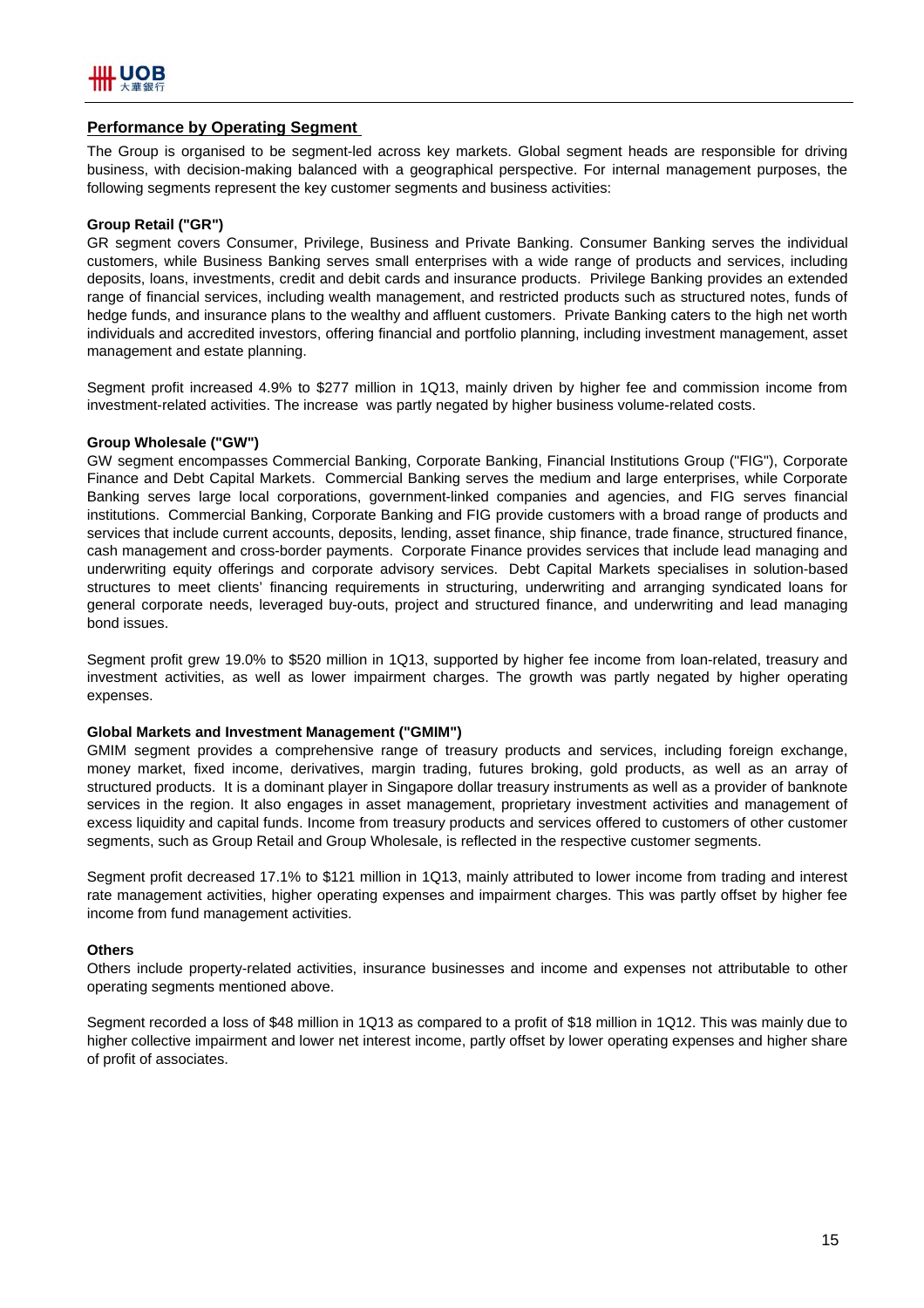# **Performance by Operating Segment** <sup>1</sup> *(cont'd)*

|                                   | <b>GR</b>               | GW      | <b>GMIM</b> | <b>Others</b> | <b>Elimination</b> | <b>Total</b> |
|-----------------------------------|-------------------------|---------|-------------|---------------|--------------------|--------------|
|                                   | \$m                     | \$m     | \$m         | \$m           | \$m                | \$m          |
| <b>1Q13</b>                       |                         |         |             |               |                    |              |
| Operating income                  | 662                     | 678     | 240         | 152           | (60)               | 1,672        |
| Operating expenses                | (364)                   | (146)   | (110)       | (136)         | 60                 | (696)        |
| Impairment charges                | (21)                    | (12)    | (10)        | (87)          |                    | (130)        |
| Share of profit of associates and |                         |         |             |               |                    |              |
| joint ventures                    | ۰                       |         | 1           | 23            |                    | 24           |
| Profit before tax                 | 277                     | 520     | 121         | (48)          | ۰                  | 870          |
| <b>Segment assets</b>             | 78,248                  | 98,216  | 85,308      | 4,101         | (4, 435)           | 261,438      |
| Intangible assets                 | 1,336                   | 2,114   | 666         | 59            |                    | 4,175        |
| Investment in associates and      |                         |         |             |               |                    |              |
| joint ventures                    |                         |         | 18          | 1,110         |                    | 1,128        |
| <b>Total assets</b>               | 79,584                  | 100,330 | 85,992      | 5,270         | (4, 435)           | 266,741      |
| <b>Segment liabilities</b>        | 98,668                  | 82,017  | 54,577      | 10,303        | (5,084)            | 240,481      |
| <b>Other information</b>          |                         |         |             |               |                    |              |
| Inter-segment operating income    | 106                     | (64)    | (63)        | 81            | (60)               |              |
| Gross customer loans              | 77,655                  | 89,365  | 298         | 29            |                    | 167,347      |
| Non-performing assets             | 540                     | 1,872   | 97          | 89            |                    | 2,598        |
| Capital expenditure               | $\mathbf 2$             | 2       | 1           | 41            |                    | 46           |
| Depreciation of assets            | $\mathbf 2$             | 1       | 1           | 27            |                    | 31           |
| <b>1Q12</b>                       |                         |         |             |               |                    |              |
| Operating income                  | 621                     | 638     | 233         | 175           | (38)               | 1,629        |
| Operating expenses                | (330)                   | (131)   | (87)        | (166)         | 38                 | (676)        |
| Impairment charges                | (26)                    | (68)    | (1)         | (9)           | $\blacksquare$     | (104)        |
| Amortisation of intangible assets | (1)                     | (2)     |             |               |                    | (3)          |
| Share of profit of associates and |                         |         |             |               |                    |              |
| joint ventures                    |                         |         |             | 18            |                    | 18           |
| Profit before tax                 | 264                     | 437     | 146         | 18            |                    | 865          |
| <b>Segment assets</b>             | 67,548                  | 86,523  | 77,245      | 3,881         | (5,678)            | 229,519      |
| Intangible assets                 | 1,333                   | 2,109   | 665         | 81            |                    | 4,188        |
| Investment in associates and      |                         |         |             |               |                    |              |
| joint ventures                    |                         | ۰       | 19          | 1,111         |                    | 1,130        |
| <b>Total assets</b>               | 68,881                  | 88,632  | 77,929      | 5,073         | (5,678)            | 234,837      |
| <b>Segment liabilities</b>        | 85,926                  | 74,690  | 47,936      | 8,649         | (6, 323)           | 210,878      |
| <b>Other information</b>          |                         |         |             |               |                    |              |
| Inter-segment operating income    | 82                      | (61)    | (73)        | 90            | (38)               |              |
| Gross customer loans              | 67,166                  | 80,177  | 301         | 63            |                    | 147,707      |
| Non-performing assets             | 485                     | 1,799   | 108         | 102           |                    | 2,494        |
| Capital expenditure               | 6                       | 1       | 1           | 48            |                    | 56           |
| Depreciation of assets            | $\overline{\mathbf{c}}$ | 1       | 1           | 26            |                    | 30           |

Note:

1 Transfer prices between operating segments are on arm's length basis in a manner similar to transactions with third parties.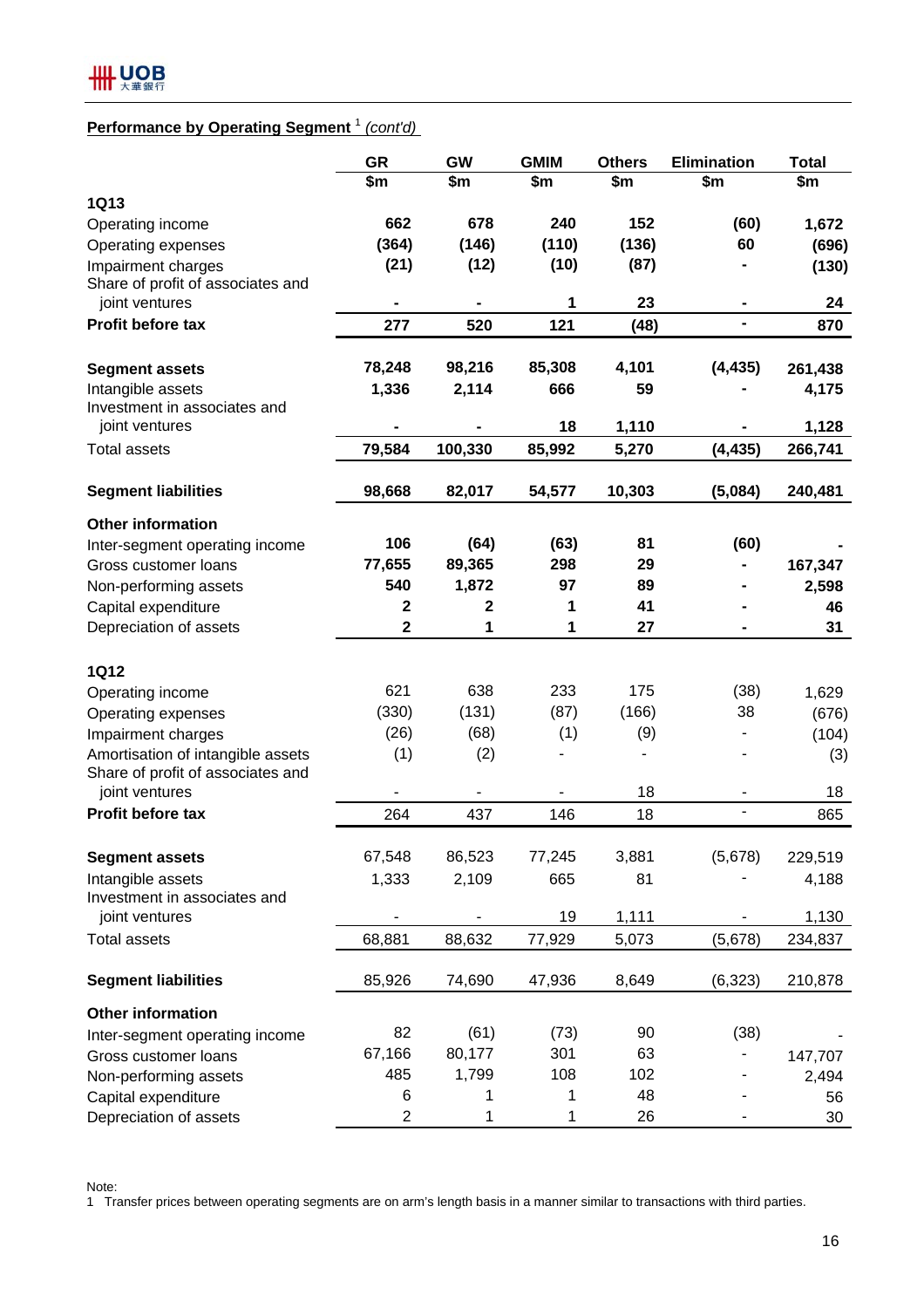# **Performance by Geographical Segment** <sup>1</sup>

|                               | <b>1Q13</b> | 4Q12  | 1Q12  |
|-------------------------------|-------------|-------|-------|
|                               | \$m         | \$m\$ | \$m\$ |
| <b>Total operating income</b> |             |       |       |
| Singapore                     | 937         | 910   | 948   |
| Malaysia                      | 224         | 244   | 217   |
| Thailand                      | 156         | 138   | 129   |
| Indonesia                     | 112         | 96    | 118   |
| <b>Greater China</b>          | 151         | 110   | 111   |
| <b>Others</b>                 | 91          | 94    | 105   |
| Total                         | 1,672       | 1,592 | 1,629 |
| <b>Profit before tax</b>      |             |       |       |
| Singapore                     | 539         | 598   | 567   |
| Malaysia                      | 128         | 134   | 116   |
| Thailand                      | 42          | 25    | 27    |
| Indonesia                     | 44          | 34    | 47    |
| <b>Greater China</b>          | 99          | 57    | 67    |
| <b>Others</b>                 | 18          | (108) | 44    |
|                               | 870         | 741   | 867   |
| Intangible assets amortised   |             |       | (3)   |
| Total                         | 870         | 741   | 865   |

The Group recorded a 5.0% increase in total operating income over 4Q12 to \$1.67 billion in 1Q13. The income growth from the regional countries was 9.5% which outpaced that of Singapore's 3.0%. At the pre-tax profit level, the Group rose 17.4% over last quarter to \$870 million in 1Q13.

|                      | $Mar-13$ | $Dec-12$     | Mar-12  |
|----------------------|----------|--------------|---------|
|                      | \$m      | $\mathsf{m}$ | \$m\$   |
| <b>Total assets</b>  |          |              |         |
| Singapore            | 167,073  | 157,593      | 145,048 |
| Malaysia             | 34,307   | 33,091       | 30,706  |
| Thailand             | 15,433   | 14,135       | 11,100  |
| Indonesia            | 7,582    | 7,156        | 7,008   |
| <b>Greater China</b> | 19,106   | 19,569       | 18,656  |
| <b>Others</b>        | 19,065   | 17,188       | 18,131  |
|                      | 262,567  | 248,732      | 230,649 |
| Intangible assets    | 4,175    | 4,168        | 4,188   |
| Total                | 266,741  | 252,900      | 234,837 |

Note:

<sup>1</sup> Based on the location where the transactions and assets are booked which approximates that based on the location of the customers and assets. Information is stated after elimination of inter-segment transactions.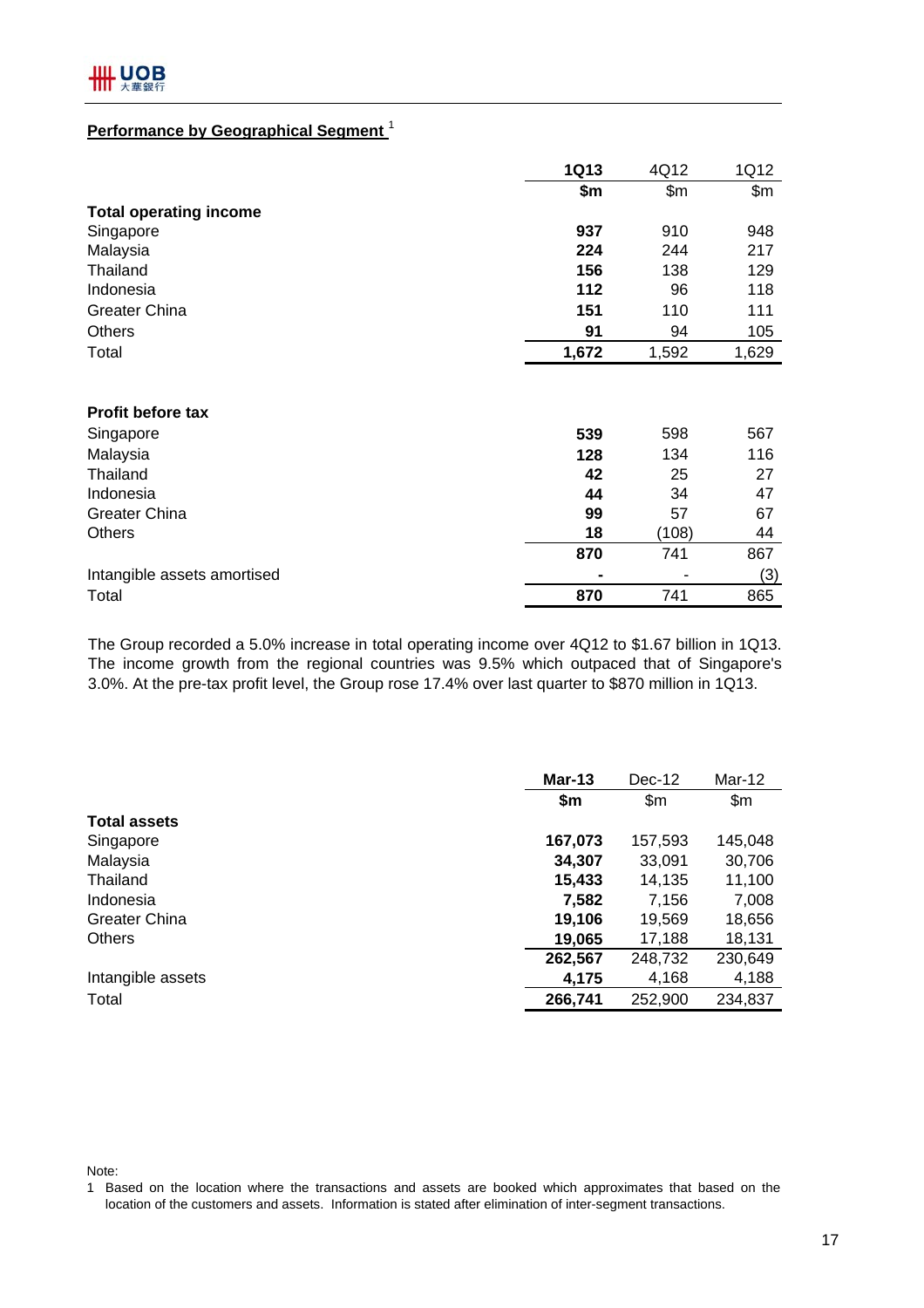## **Capital Adequacy Ratios** <sup>1</sup>

|                                                | <b>Basel III</b> |               | <b>Basel II</b> |
|------------------------------------------------|------------------|---------------|-----------------|
|                                                | <b>Mar-13</b>    | <b>Dec-12</b> | Mar-12          |
|                                                | \$m              | \$m\$         | \$m\$           |
| <b>Common Equity Tier 1 Capital ("CET1")</b>   |                  |               |                 |
| Share capital                                  | 3,125            | 3,123         | 3,095           |
| <b>Disclosed reserves</b>                      | 20,711           | 18,964        | 18,062          |
| Non-controlling interests                      | 54               | 82            | 81              |
| Regulatory adjustments <sup>2</sup>            | (2,761)          | (4,738)       | (4, 763)        |
|                                                | 21,129           | 17,431        | 16,475          |
| <b>Additional Tier 1 Capital ("AT1")</b>       |                  |               |                 |
| Preference shares                              | 1,934            | 2,149         | 2,149           |
| Non-controlling interests                      | $\mathbf{2}$     |               |                 |
| Regulatory adjustments - capped <sup>2</sup>   | (1, 936)         |               |                 |
|                                                |                  | 2,149         | 2,149           |
| <b>Tier 1 Capital</b>                          | 21,129           | 19,580        | 18,624          |
| <b>Tier 2 Capital</b>                          |                  |               |                 |
| Subordinated notes                             | 4,692            | 5,213         | 3,747           |
| Non-controlling interests                      | 3                |               |                 |
| Provisions/Others                              | 793              | 1,022         | 1,026           |
| Regulatory adjustments                         | (39)             | (369)         | (410)           |
|                                                | 5,449            | 5,866         | 4,363           |
| <b>Eligible Total Capital</b>                  | 26,578           | 25,446        | 22,987          |
| <b>Risk-Weighted Assets ("RWA")</b>            | 147,559          | 133,103       | 134,063         |
|                                                |                  |               |                 |
| <b>Capital Adequacy Ratios ("CAR")</b><br>CET1 | 14.3%            | 13.1%         | 12.3%           |
| Tier 1                                         | 14.3%            | 14.7%         | 13.9%           |
| Total                                          | 18.0%            | 19.1%         | 17.1%           |
|                                                |                  |               |                 |

The Group adopted Basel III framework for its CAR computation in accordance with the revised Monetary Authority of Singapore ("MAS") Notice 637 with effect from January 2013. The Group's CET1, Tier 1 and Total CAR as at 31 March 2013 were well above the regulatory minimum requirements.

The improvement in CET1 CAR against 31 December 2012 was contributed by net profit for the quarter and full recognition of available-for-sale valuation reserve under the Basel III framework. Tier 1 and Total CAR were lower due to the increase in risk-weighted assets.

Compared to 31 March 2012, the higher CAR were largely due to higher retained earnings and issuance of subordinated debts, partly offset by higher risk-weighted assets.

The increase in risk-weighted assets over the comparative periods was partly from new requirements under the Basel III framework, which included higher capital requirement on exposures to financial institutions and new capital charge on over-the-counter derivatives.

Notes:

<sup>1</sup> According to MAS' Basel III implementation timeline, banks incorporated in Singapore are to maintain minimum CAR of CET1 at 4.5%, Tier 1 at 6% and Total at 10% for year 2013. When fully implemented by year 2019, including the capital conservation buffer of 2.5%, the minimum CAR will be CET1 at 9%, Tier 1 at 10.5% and Total at 12.5%.

<sup>2</sup> This includes goodwill, other intangible assets and deferred tax assets for which MAS has allowed a progressive phase-in deduction against CET1 capital at 0% in 2013 and reaching 100% in 2018, with the remaining against AT1 and capped at available AT1.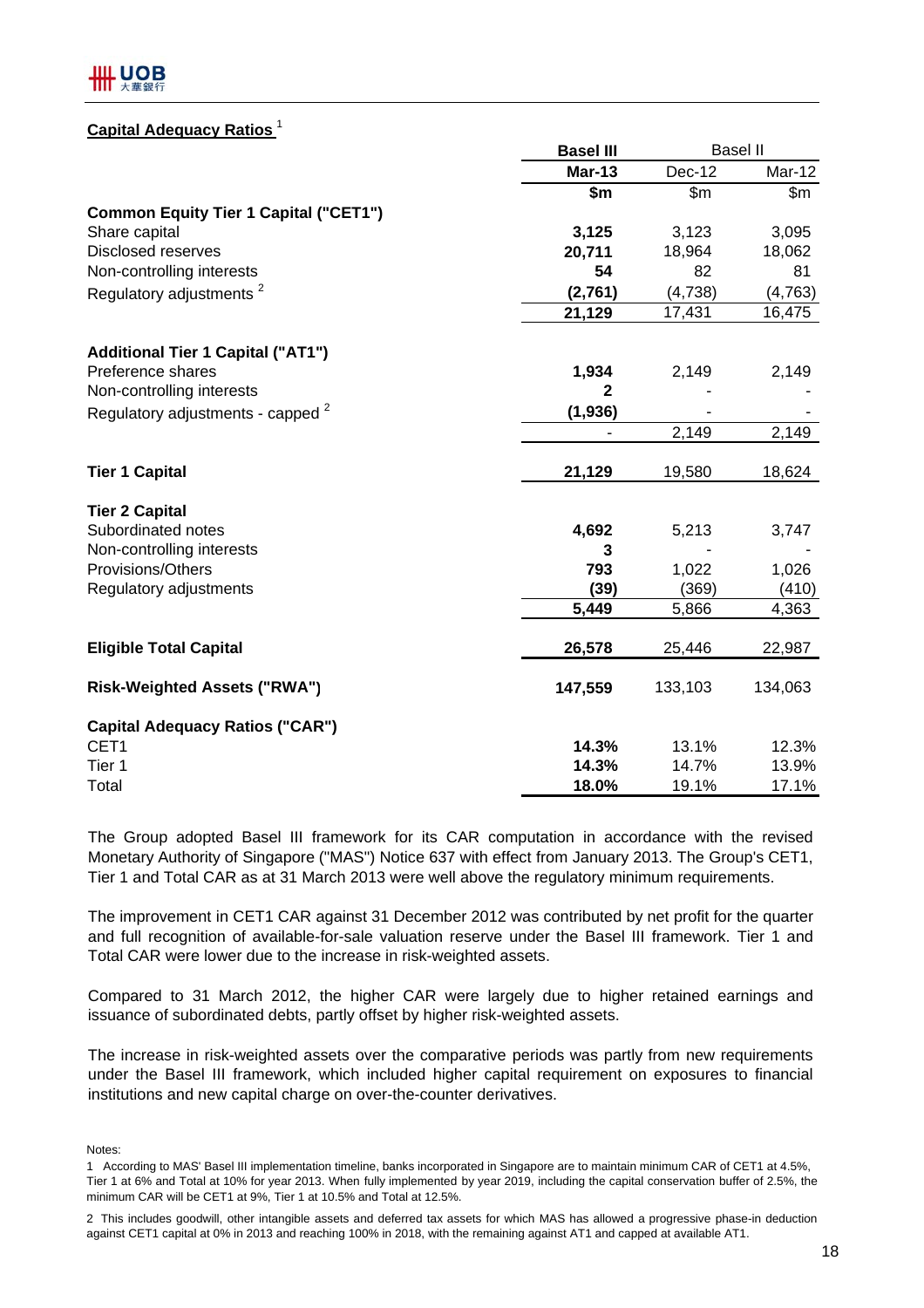# **Consolidated Income Statement (Unaudited)**

|                                        | <b>1Q13</b> | 4Q12         | $+$ /(-) | 1Q12  | $+/(-)$   |
|----------------------------------------|-------------|--------------|----------|-------|-----------|
|                                        | \$m         | $\mathsf{m}$ | $\%$     | \$m   | $\%$      |
| Interest income                        | 1,552       | 1,551        |          | 1,557 | (0.3)     |
| Less: Interest expense                 | 588         | 585          | 0.6      | 558   | 5.4       |
| Net interest income                    | 964         | 967          | (0.3)    | 998   | (3.5)     |
| Fee and commission income              | 453         | 388          | 16.9     | 362   | 25.2      |
| Dividend income                        | 9           | 3            | >100.0   | 9     | 1.6       |
| Rental income                          | 28          | 28           | (0.3)    | 27    | 2.7       |
| Other operating income                 | 218         | 207          | 5.5      | 232   | (6.0)     |
| <b>Non-interest income</b>             | 708         | 626          | 13.2     | 630   | 12.4      |
| <b>Total operating income</b>          | 1,672       | 1,592        | 5.0      | 1,629 | 2.7       |
| Less: Staff costs                      | 415         | 428          | (3.1)    | 382   | 8.6       |
| Other operating expenses               | 280         | 290          | (3.4)    | 293   | (4.4)     |
| <b>Total operating expenses</b>        | 696         | 719          | (3.2)    | 676   | 2.9       |
| <b>Operating profit before charges</b> | 976         | 874          | 11.7     | 953   | 2.5       |
| Less: Amortisation/impairment charges  |             |              |          |       |           |
| Intangible assets                      |             |              |          | 3     | <b>NM</b> |
| Loans and other assets                 | 130         | 150          | (12.8)   | 104   | 25.7      |
| <b>Operating profit after charges</b>  | 846         | 724          | 16.8     | 847   | (0.1)     |
| Share of profit of associates          |             |              |          |       |           |
| and joint ventures                     | 24          | 17           | 42.9     | 18    | 31.1      |
| Profit before tax                      | 870         | 741          | 17.4     | 865   | 0.6       |
| Less: Tax                              | 143         | 41           | >100.0   | 172   | (17.2)    |
| Profit for the financial period        | 727         | 700          | 3.9      | 693   | 5.0       |
| Attributable to:                       |             |              |          |       |           |
| <b>Equity holders of the Bank</b>      | 722         | 696          | 3.8      | 688   | 4.9       |
| Non-controlling interests              | 5           | 4            | 29.5     | 4     | 9.1       |
|                                        | 727         | 700          | 3.9      | 693   | 5.0       |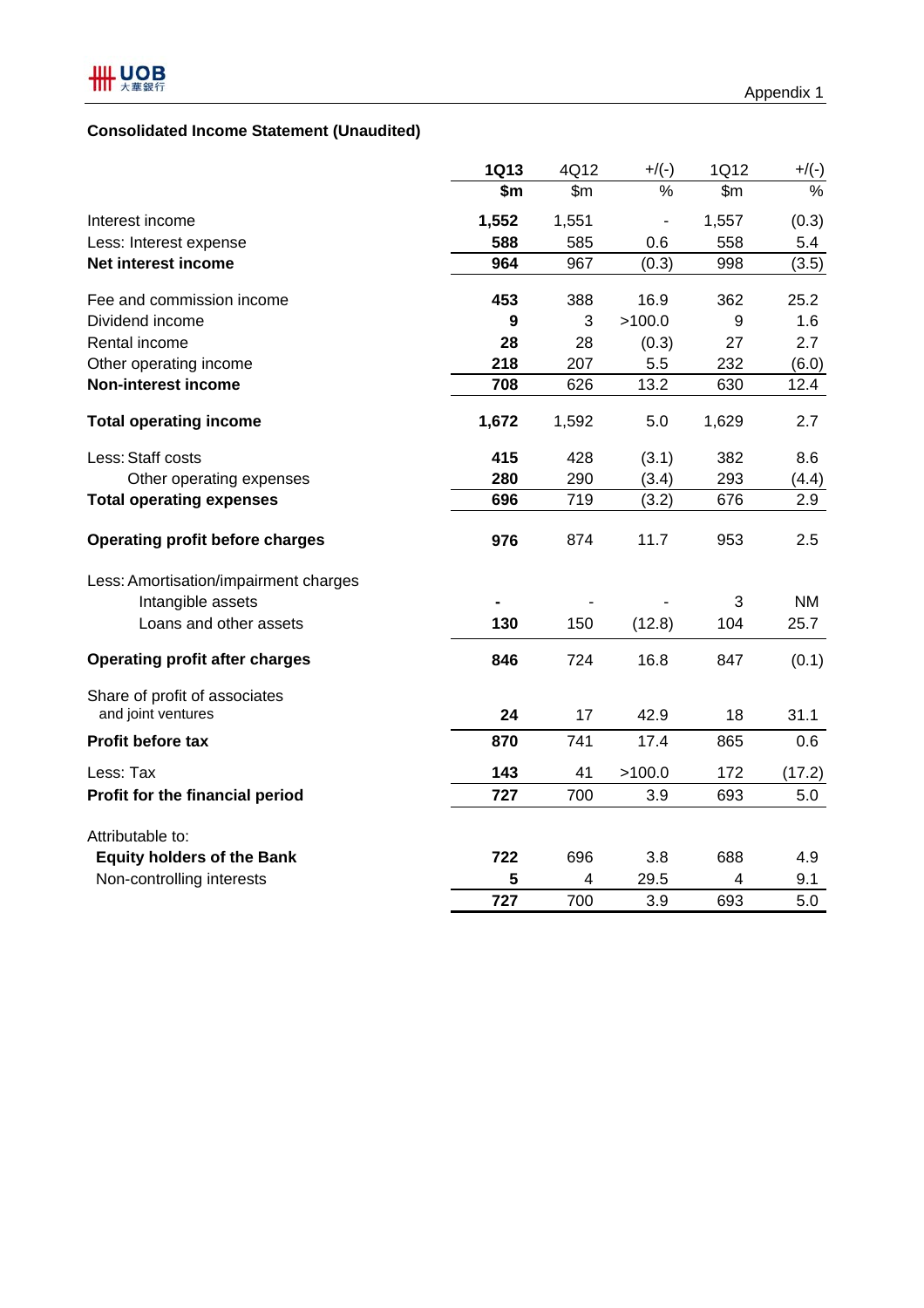

## **Consolidated Statement of Comprehensive Income (Unaudited)**

|                                               | <b>1Q13</b> | 4Q12 | $+$ /(-) | 1Q12  | $+/(-)$       |
|-----------------------------------------------|-------------|------|----------|-------|---------------|
|                                               | \$m         | \$m  | $\%$     | \$m   | $\frac{0}{0}$ |
| Profit for the financial period               | 727         | 700  | 3.9      | 693   | 5.0           |
| Other comprehensive income that may be        |             |      |          |       |               |
| reclassified subsequently to Income Statement |             |      |          |       |               |
| Currency translation adjustments              | 158         | (22) | >100.0   | (103) | >100.0        |
| Change in available-for-sale reserve          |             |      |          |       |               |
| Change in fair value                          | 179         | 207  | (13.5)   | 397   | (55.0)        |
| Transfer to income statement                  |             |      |          |       |               |
| on disposal/impairment                        | (24)        | (19) | (25.3)   | (114) | 79.3          |
| Tax relating to available-for-sale            |             |      |          |       |               |
| reserve                                       | (22)        | (17) | (31.8)   | (37)  | 40.1          |
| Change in share of other comprehensive        |             |      |          |       |               |
| income of associates and joint ventures       | 6           | (1)  | >100.0   | 24    | (75.6)        |
| Other comprehensive income for                |             |      |          |       |               |
| the financial period, net of tax              | 297         | 148  | >100.0   | 168   | 77.5          |
|                                               |             |      |          |       |               |
| Total comprehensive income for                | 1,024       | 848  | 20.8     | 860   | 19.1          |
| the financial period, net of tax              |             |      |          |       |               |
| Attributable to:                              |             |      |          |       |               |
| <b>Equity holders of the Bank</b>             | 1,017       | 843  | 20.6     | 851   | 19.4          |
| Non-controlling interests                     | 7           | 5    | 50.4     | 9     | (15.0)        |
|                                               | 1,024       | 848  | 20.8     | 860   | 19.1          |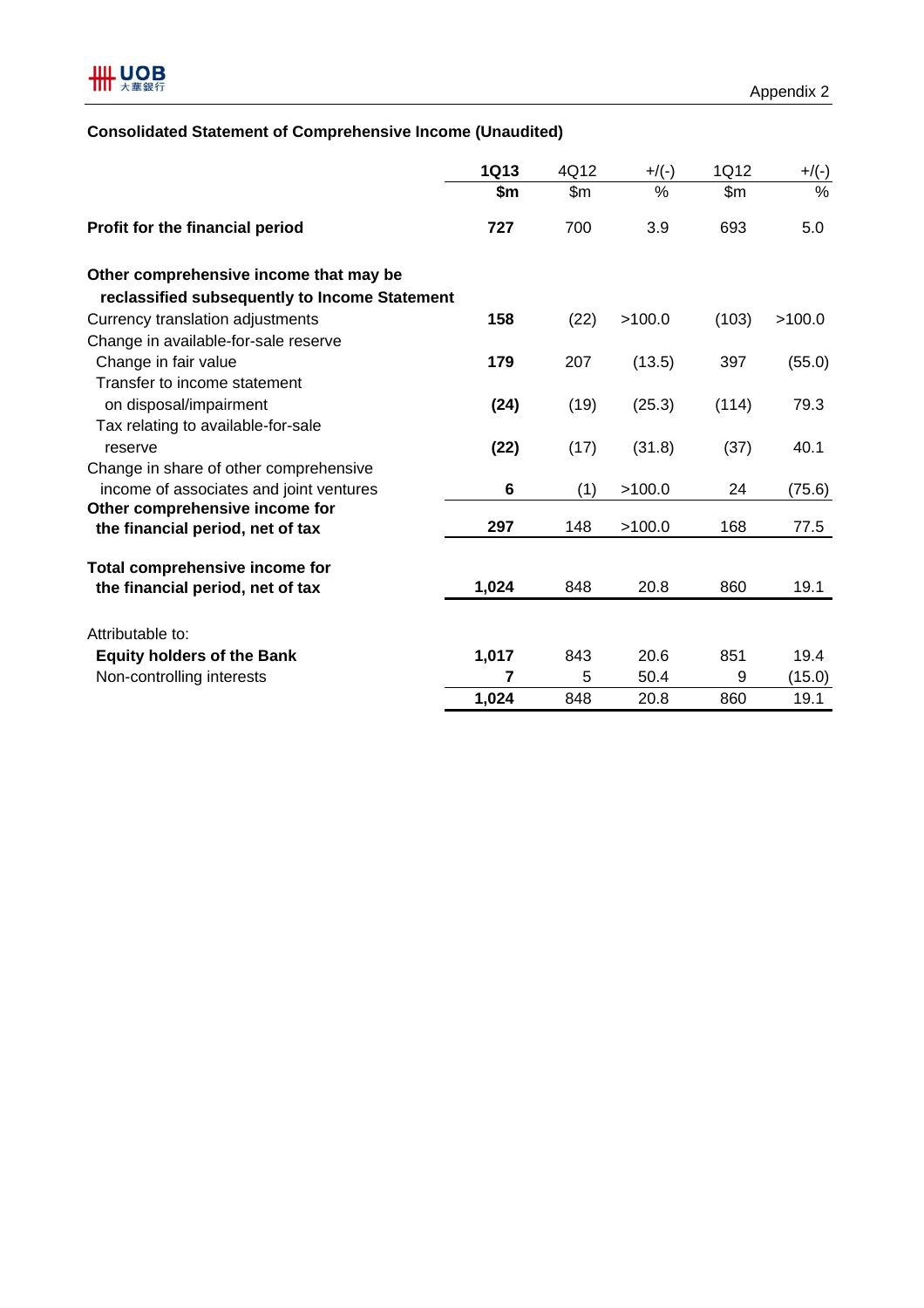# **Consolidated Balance Sheet (Unaudited)**

|                                                      | $Mar-13$ | Dec-12 $1$ | Mar-12  |
|------------------------------------------------------|----------|------------|---------|
|                                                      | \$m      | \$m\$      | \$m\$   |
| <b>Equity</b>                                        |          |            |         |
| Share capital                                        | 5,274    | 5,272      | 5,244   |
| Retained earnings                                    | 10,902   | 10,222     | 9,145   |
| Other reserves                                       | 9,886    | 9,586      | 9,384   |
| Equity attributable to equity holders of the Bank    | 26,062   | 25,080     | 23,773  |
| Non-controlling interests                            | 199      | 192        | 185     |
| Total                                                | 26,261   | 25,272     | 23,958  |
|                                                      |          |            |         |
| <b>Liabilities</b><br>Deposits and balances of banks | 26,301   | 21,538     | 19,243  |
| Deposits and balances of non-bank customers          | 188,276  | 182,029    | 168,495 |
| Bills and drafts payable                             | 1,931    | 1,572      | 1,546   |
| <b>Other liabilities</b>                             | 9,172    | 9,689      | 9,730   |
| Debts issued                                         | 14,801   | 12,800     | 11,864  |
| Total                                                | 240,481  | 227,628    | 210,878 |
|                                                      |          |            |         |
| <b>Total equity and liabilities</b>                  | 266,741  | 252,900    | 234,837 |
|                                                      |          |            |         |
| <b>Assets</b>                                        |          |            |         |
| Cash, balances and placements with central banks     | 30,783   | 33,056     | 25,848  |
| Singapore Government treasury bills and securities   | 13,684   | 11,999     | 8,021   |
| Other government treasury bills and securities       | 8,691    | 10,681     | 9,940   |
| <b>Trading securities</b>                            | 381      | 260        | 230     |
| Placements and balances with banks                   | 19,385   | 15,991     | 15,594  |
| Loans to non-bank customers                          | 164,347  | 152,930    | 144,878 |
| Investment securities                                | 12,830   | 11,129     | 13,223  |
| Other assets                                         | 9,066    | 9,334      | 9,595   |
| Investment in associates and joint ventures          | 1,128    | 1,102      | 1,130   |
| Investment properties                                | 1,007    | 1,016      | 1,116   |
| <b>Fixed assets</b>                                  | 1,265    | 1,234      | 1,074   |
| Intangible assets                                    | 4,175    | 4,168      | 4,188   |
| Total                                                | 266,741  | 252,900    | 234,837 |
|                                                      |          |            |         |
| <b>Off-balance sheet items</b>                       |          |            |         |
| <b>Contingent liabilities</b>                        | 18,416   | 18,437     | 17,154  |
| <b>Financial derivatives</b>                         | 390,820  | 349,452    | 358,979 |
| Commitments                                          | 66,150   | 60,911     | 53,198  |
|                                                      |          |            |         |
| Net asset value per ordinary share (\$)              | 15.18    | 14.56      | 13.74   |
|                                                      |          |            |         |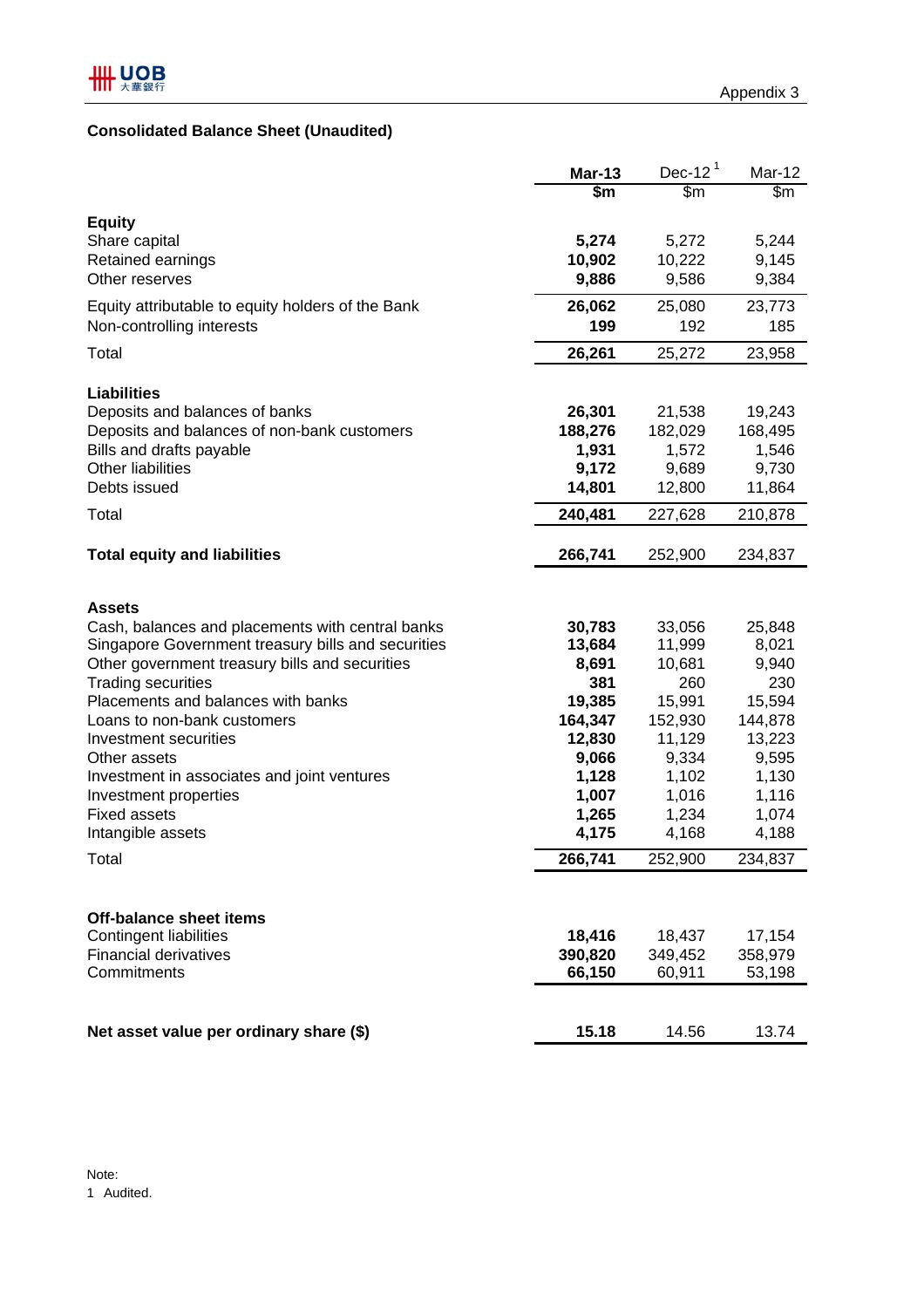# **Consolidated Statement of Changes in Equity (Unaudited)**

|                                                               |                |                 | Attributable to equity holders of the Bank |                       |                  |               |
|---------------------------------------------------------------|----------------|-----------------|--------------------------------------------|-----------------------|------------------|---------------|
|                                                               |                |                 |                                            |                       | Non-             |               |
|                                                               | <b>Share</b>   | <b>Retained</b> | <b>Other</b>                               |                       | controlling      | Total         |
|                                                               | capital<br>\$m | earnings<br>\$m | reserves<br>\$m                            | <b>Total</b><br>\$m\$ | interests<br>\$m | equity<br>\$m |
|                                                               |                |                 |                                            |                       |                  |               |
| Balance at 1 January 2013                                     | 5,272          | 10,222          | 9,586                                      | 25,080                | 192              | 25,272        |
| Profit for the financial period<br>Other comprehensive income |                | 722             |                                            | 722                   | 5                | 727           |
| for the financial period                                      |                |                 | 295                                        | 295                   | 3                | 297           |
| Total comprehensive income<br>for the financial period        |                | 722             | 295                                        | 1,017                 | $\overline{7}$   | 1,024         |
| <b>Dividends</b>                                              |                | (42)            |                                            | (42)                  | (1)              | (43)          |
| Share-based compensation                                      |                |                 | 7                                          | 7                     |                  | 7             |
| Increase in statutory reserves                                |                |                 | 1                                          | 1                     |                  | 1             |
| Issue of treasury shares under                                |                |                 |                                            |                       |                  |               |
| share-based compensation plans                                | $\mathbf{2}$   |                 | (2)                                        |                       |                  |               |
| Balance at 31 March 2013                                      | 5,274          | 10,902          | 9,886                                      | 26,062                | 199              | 26,261        |
|                                                               |                |                 |                                            |                       |                  |               |
| Balance at 1 January 2012                                     | 5,253          | 8,499           | 9,215                                      | 22,967                | 177              | 23,144        |
| Profit for the financial period<br>Other comprehensive income |                | 688             |                                            | 688                   | $\overline{4}$   | 693           |
| for the financial period                                      |                |                 | 163                                        | 163                   | 4                | 168           |
| Total comprehensive income<br>for the financial period        |                | 688             | 163                                        | 851                   | 9                | 860           |
| <b>Transfers</b>                                              |                | 1               | (1)                                        |                       |                  |               |
| <b>Dividends</b>                                              |                | (42)            |                                            | (42)                  | (1)              | (43)          |
| Share buyback - held in treasury                              | (11)           |                 |                                            | (11)                  |                  | (11)          |
| Share-based compensation                                      |                |                 | 8                                          | 8                     |                  | 8             |
| Issue of treasury shares under                                |                |                 |                                            |                       |                  |               |
| share-based compensation plans                                | $\overline{2}$ |                 | (2)                                        |                       |                  |               |
| Balance at 31 March 2012                                      | 5,244          | 9,145           | 9,384                                      | 23,773                | 185              | 23,958        |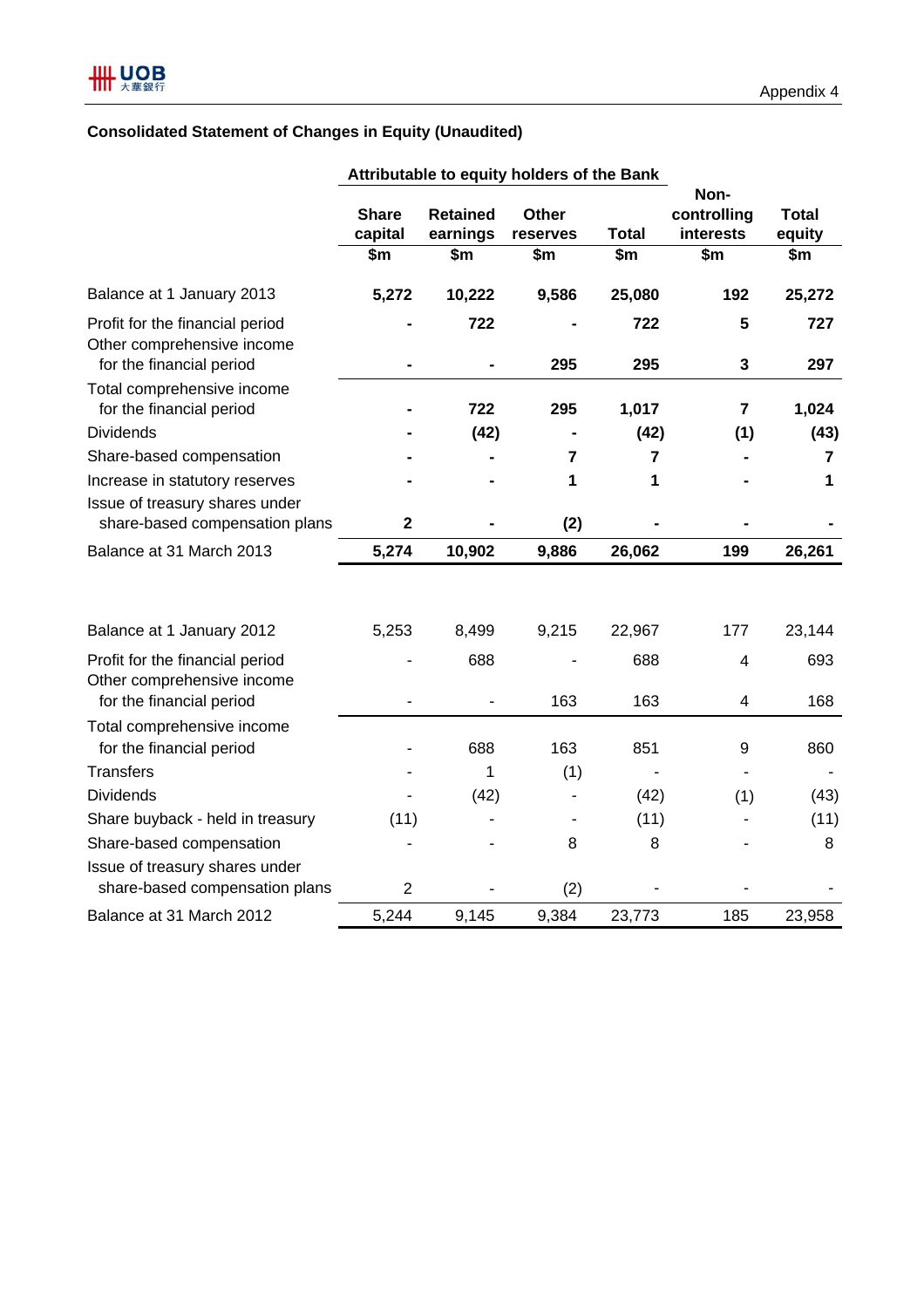# **Consolidated Cash Flow Statement (Unaudited)**

|                                                                | <b>1Q13</b> | 1Q12     |
|----------------------------------------------------------------|-------------|----------|
|                                                                | \$m\$       | \$m      |
| <b>Cash flows from operating activities</b>                    |             |          |
| Operating profit before amortisation and impairment charges    | 976         | 953      |
| Adjustments for:                                               |             |          |
| Depreciation of assets                                         | 31          | 30       |
| Net gain on disposal of assets                                 | (92)        | (171)    |
| Share-based compensation                                       | 7           | 8        |
| Operating profit before working capital changes                | 922         | 820      |
| Increase/(decrease) in working capital                         |             |          |
| Deposits and balances of banks                                 | 4,763       | (507)    |
| Deposits and balances of non-bank customers                    | 6,247       | (965)    |
| Bills and drafts payable                                       | 359         | (184)    |
| <b>Other liabilities</b>                                       | (600)       | (1, 416) |
| Restricted balances with central banks                         | (142)       | (37)     |
| Government treasury bills and securities                       | 332         | (5,062)  |
| <b>Trading securities</b>                                      | (115)       | 52       |
| Investment securities                                          | (1,527)     | 1,516    |
| Placements and balances with banks                             | (3, 394)    | 3,176    |
| Loans to non-bank customers                                    | (11, 540)   | (3,796)  |
| Other assets                                                   | 255         | 516      |
| Cash used in operations                                        | (4, 442)    | (5,889)  |
| Income tax paid                                                | (60)        | (77)     |
| Net cash used in operating activities                          | (4, 502)    | (5,966)  |
| Cash flows from investing activities                           |             |          |
| Net cash flow on disposal/(acquisition) of:                    |             |          |
| Properties and other fixed assets                              | (17)        | (44)     |
| Dividends received from associates and joint ventures          |             | 1        |
| Net cash used in investing activities                          | (17)        | (43)     |
|                                                                |             |          |
| <b>Cash flows from financing activities</b>                    |             |          |
| Net increase in debts issued                                   | 2,000       | 78       |
| Share buyback                                                  |             | (11)     |
| Dividends paid on preference shares                            | (51)        | (51)     |
| Dividends paid to non-controlling interests                    | (1)         | (1)      |
| Net cash provided by financing activities                      | 1,948       | 15       |
| Currency translation adjustments                               | 155         | (102)    |
| Net decrease in cash and cash equivalents                      | (2, 416)    | (6,096)  |
| Cash and cash equivalents at beginning of the financial period | 28,293      | 22,396   |
| Cash and cash equivalents at end of the financial period       | 25,877      | 16,299   |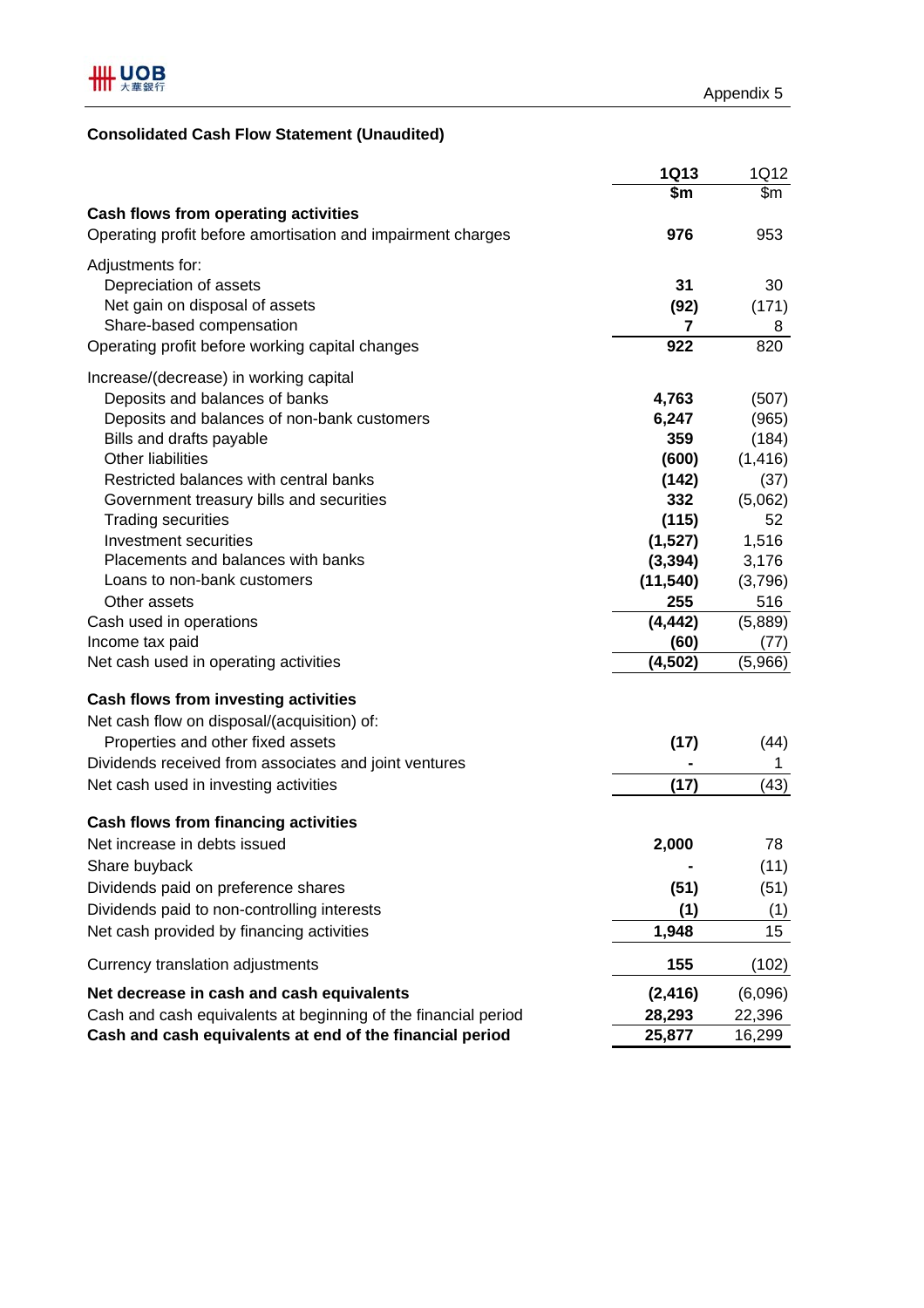## **Balance Sheet of the Bank (Unaudited)**

|                                                               | <b>Mar-13</b>          | Dec-12 $1$        | Mar-12            |
|---------------------------------------------------------------|------------------------|-------------------|-------------------|
|                                                               | $\overline{\text{sm}}$ | $\overline{\$m}$  | \$m               |
| <b>Equity</b>                                                 |                        |                   |                   |
| Share capital<br>Retained earnings                            | 4,443<br>8,607         | 4,440<br>8,120    | 4,413<br>7,363    |
| Other reserves                                                | 9,715                  | 9,572             | 9,201             |
|                                                               |                        |                   |                   |
| Total                                                         | 22,765                 | 22,133            | 20,977            |
| <b>Liabilities</b>                                            |                        |                   |                   |
| Deposits and balances of banks                                | 24,438                 | 20,314            | 17,519            |
| Deposits and balances of non-bank customers                   | 140,870                | 135,420           | 127,925           |
| Deposits and balances of subsidiaries                         | 6,500                  | 5,760             | 6,134             |
| Bills and drafts payable                                      | 434                    | 348               | 238               |
| <b>Other liabilities</b>                                      | 7,168                  | 7,129             | 7,329             |
| Debts issued                                                  | 9,779                  | 9,240             | 7,534             |
| Total                                                         | 189,190                | 178,211           | 166,679           |
|                                                               |                        |                   |                   |
| <b>Total equity and liabilities</b>                           | 211,955                | 200,344           | 187,656           |
| <b>Assets</b>                                                 |                        |                   |                   |
| Cash, balances and placements with central banks              | 17,272                 | 21,033            | 14,972            |
| Singapore Government treasury bills and securities            | 13,557                 | 11,858            | 7,958             |
| Other government treasury bills and securities                | 4,410                  | 6,329             | 7,537             |
| <b>Trading securities</b>                                     | 238                    | 151               | 134               |
| Placements and balances with banks                            | 16,729                 | 13,447            | 12,530            |
| Loans to non-bank customers                                   | 124,167                | 114,013           | 108,909           |
| Placements with and advances to subsidiaries                  | 5,958                  | 5,263             | 5,165             |
| Investment securities                                         | 11,566                 | 9,798             | 11,735            |
| Other assets                                                  | 7,486                  | 7,892             | 8,163             |
| Investment in associates and joint ventures                   | 329                    | 329               | 369               |
| Investment in subsidiaries                                    | 4,760                  | 4,759             | 4,762             |
| Investment properties                                         | 1,305                  | 1,290             | 1,448             |
| <b>Fixed assets</b>                                           | 995                    | 1,001             | 791               |
| Intangible assets                                             | 3,182                  | 3,182             | 3,182             |
| Total                                                         | 211,955                | 200,344           | 187,656           |
|                                                               |                        |                   |                   |
| Off-balance sheet items                                       |                        |                   |                   |
| <b>Contingent liabilities</b><br><b>Financial derivatives</b> | 13,246<br>335,006      | 13,436<br>297,789 | 13,097<br>308,003 |
| Commitments                                                   | 51,781                 | 47,464            | 40,226            |
|                                                               |                        |                   |                   |
| Net asset value per ordinary share (\$)                       | 13.62                  | 13.22             | 12.49             |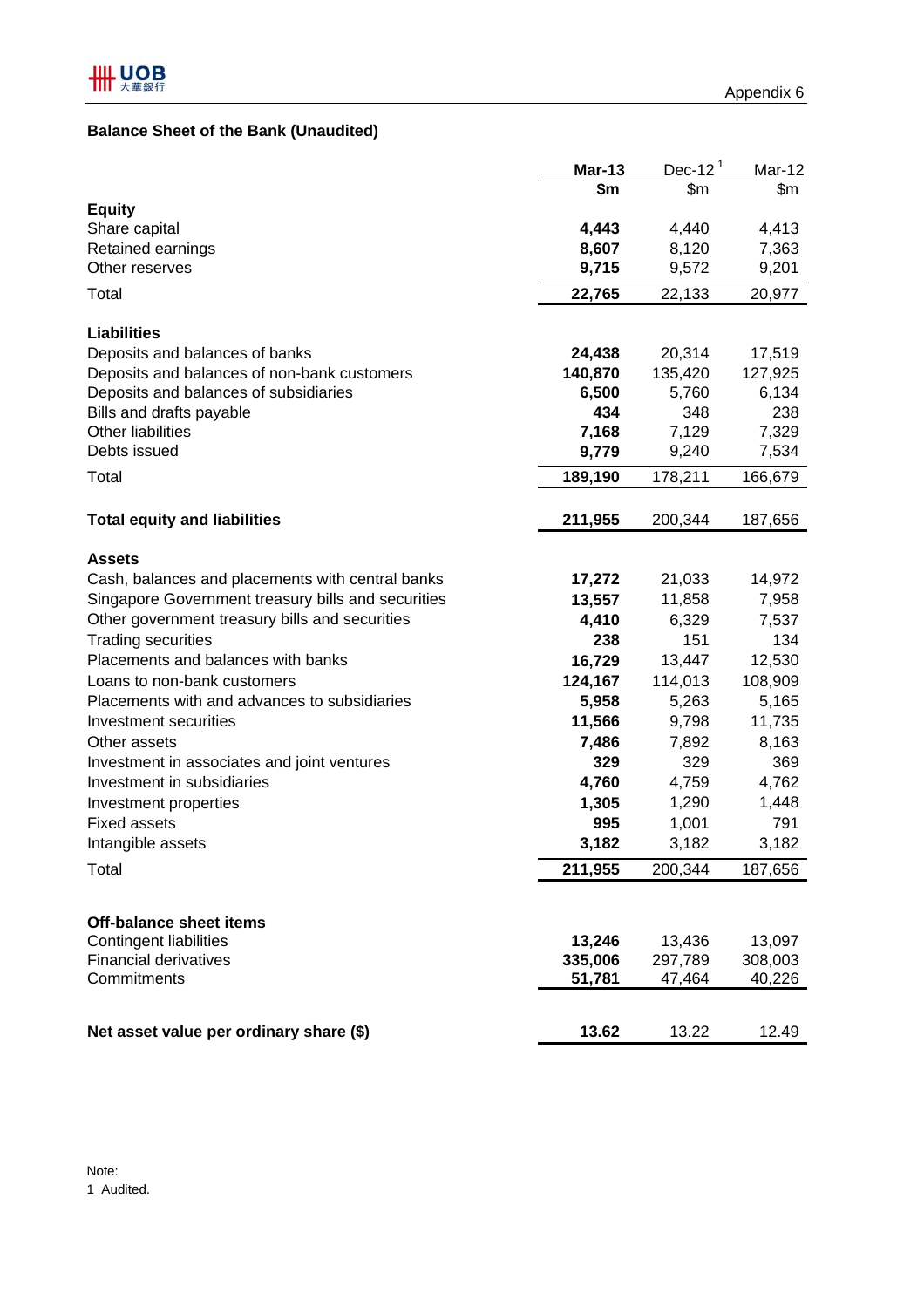# **Statement of Changes in Equity of the Bank (Unaudited)**

|                                                                                    |                | Share capital Retained earnings Other reserves Total equity |                |                        |  |
|------------------------------------------------------------------------------------|----------------|-------------------------------------------------------------|----------------|------------------------|--|
|                                                                                    | \$m            | \$m                                                         | \$m            | \$m                    |  |
| Balance at 1 January 2013                                                          | 4,440          | 8,120                                                       | 9,572          | 22,133                 |  |
| Profit for the financial period<br>Other comprehensive income                      |                | 520                                                         |                | 520                    |  |
| for the financial period<br>Total comprehensive income<br>for the financial period |                | 520                                                         | 139<br>139     | 139<br>658             |  |
| <b>Dividends</b><br>Share-based compensation                                       |                | (33)                                                        | $\overline{7}$ | (33)<br>$\overline{7}$ |  |
| Issue of treasury shares under<br>share-based compensation plans                   | $\mathbf{2}$   |                                                             | (2)            |                        |  |
| Balance at 31 March 2013                                                           | 4,443          | 8,607                                                       | 9,715          | 22,765                 |  |
| Balance at 1 January 2012                                                          | 4,422          | 6,895                                                       | 8,965          | 20,282                 |  |
| Profit for the financial period<br>Other comprehensive income                      |                | 501                                                         |                | 501                    |  |
| for the financial period                                                           |                |                                                             | 230            | 230                    |  |
| Total comprehensive income<br>for the financial period                             |                | 501                                                         | 230            | 731                    |  |
| <b>Dividends</b>                                                                   |                | (33)                                                        |                | (33)                   |  |
| Share buyback - held in treasury                                                   | (11)           |                                                             |                | (11)                   |  |
| Share-based compensation<br>Issue of treasury shares under                         |                |                                                             | 8              | 8                      |  |
| share-based compensation plans                                                     | $\overline{2}$ |                                                             | (2)            |                        |  |
| Balance at 31 March 2012                                                           | 4,413          | 7,363                                                       | 9,201          | 20,977                 |  |